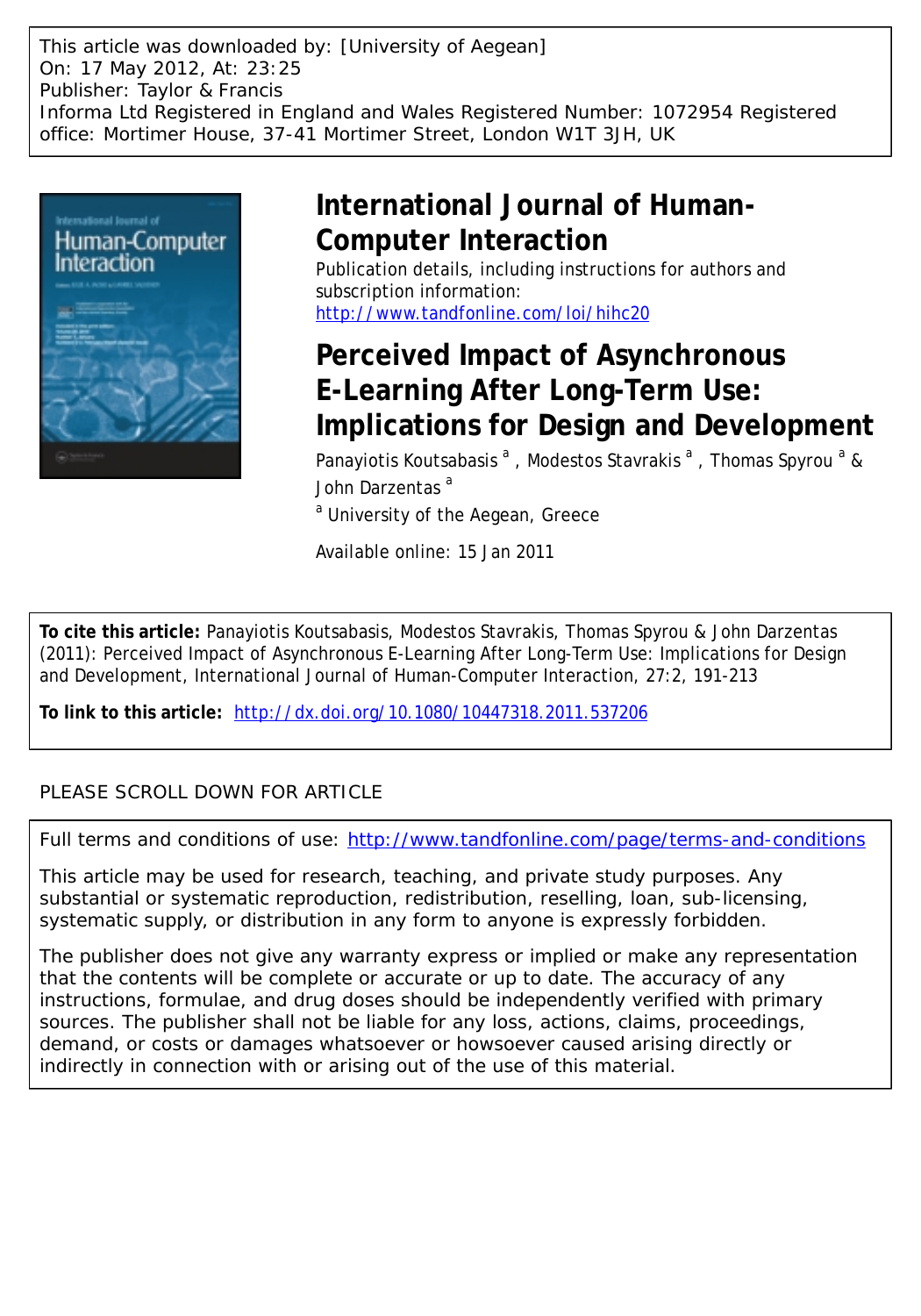

## *Perceived Impact of Asynchronous E-Learning After Long-Term Use: Implications for Design and Development*

**Panayiotis Koutsabasis, Modestos Stavrakis, Thomas Spyrou, and John Darzentas**

University of the Aegean, Greece

This article presents an evaluation of web-based, asynchronous e-learning in academic education, reflecting on its adoption and use in conjunction to teaching in the classroom. The principal aim of the study was to identify the implications of asynchronous e-learning to (a) students' and teachers' overall satisfaction and perceived performance, (b) the organization and management of learning, and (c) social interaction and collaboration between*/*among students and teachers. The results provide insights for important interaction design and development issues in e-learning such as note-taking and annotations on e-learning content, student comprehension and satisfaction, skipping courses, cost-effective educational and time management, social awareness, collaboration, "flaming," and "border-crossing." The study reports on issues that need to be considered by human–computer interaction researchers, interaction design practitioners, and usability professionals and are complementary to usability and accessibility work in e-learning evaluation studies.

#### *1. INTRODUCTION*

Over the last few years, e-learning has been widely adopted by academic institutions. E-learning takes many forms ranging from loosely directed distance learning and self-improving training software (usually offered in the form of multimedia CD-ROMs) to web-based e-learning platforms (e.g., Claroline [http://www.claroline.net]; Moodle [http://moodle.org/]; Blackboard Learning [formerly WebCT; http://www.blackboard.com]) that allow for asynchronous access to many types of learning content, real-time conferencing, online student assessment, and so on. For many academic institutions, a typical arrangement for education seems to be that of blended learning (Sharpe, Academy, & Britain, 2006), which includes the traditional teaching in the classroom supported with e-learning

Correspondence should be addressed to Panayiotis Koutsabasis, Department of Product and Systems Design Engineering, University of the Aegean, Hermoupolis, Syros, GR-84100, Greece. E-mail: kgp@aegean.gr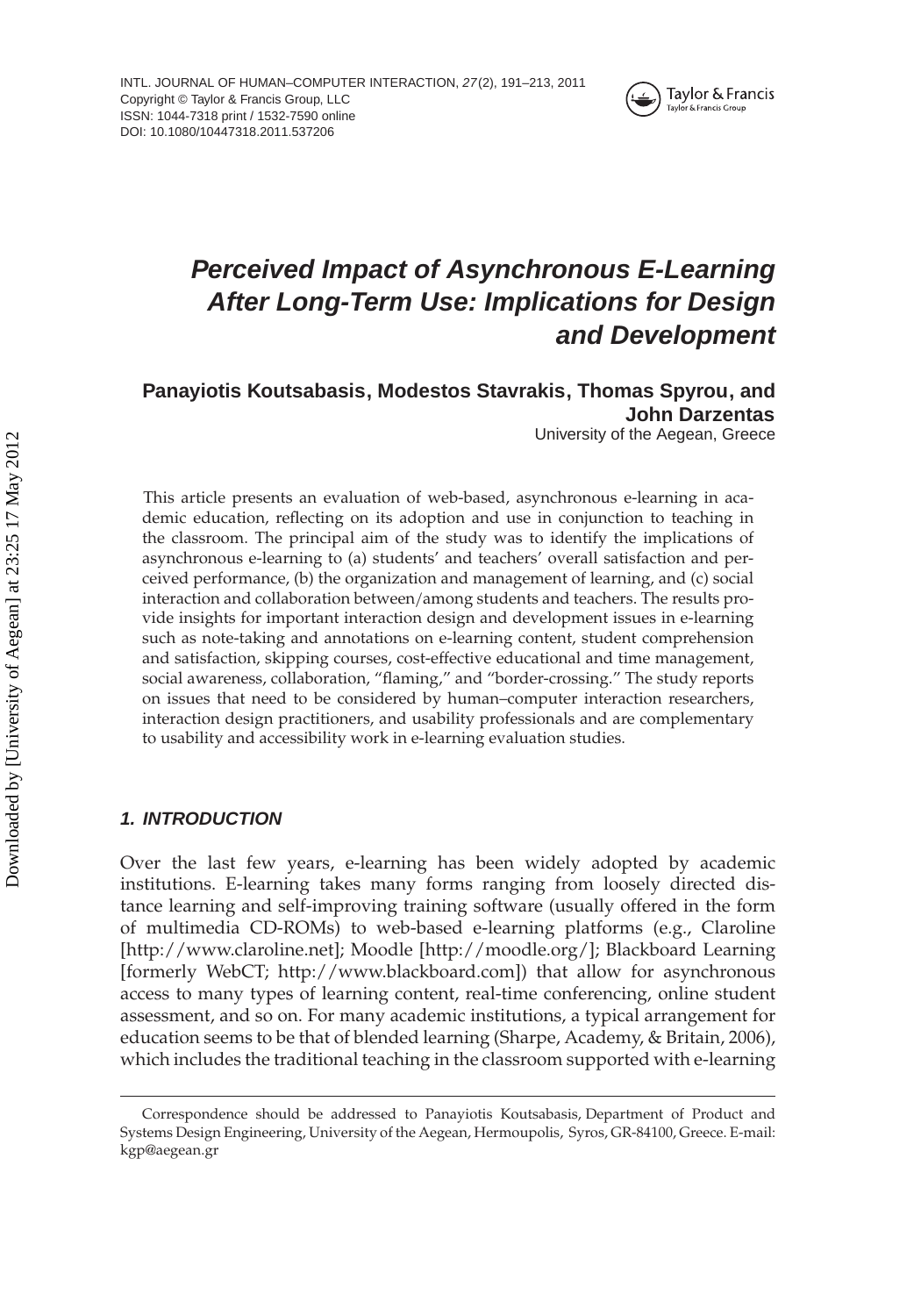platforms that support various types of interactions between*/*among students and teachers.

The research on design and evaluation of e-learning reports on issues ranging from organizational and educational implications to usability, accessibility, and long-term user acceptance. In this respect, evaluation studies of e-learning that reflect its long-term use are particularly important: They indicate practices and experiences that yield knowledge about specific design and development situations. In a similar vein, Beetham (2005) reported her experience from the Joint Information Systems Committee e-Learning Pedagogy program and argued that "there was widespread demand among practitioners for evaluation studies and information that would allow them to make meaningful decisions about which technologies to use and how" (p. 85). Furthermore, e-learning is a major investment for any institution that requires a critical mass of users to adopt and use it and creates various organizational challenges, including "24*/*7" availability and support that change the current ways of work and cooperation among teachers, students, and administration.

The scope of the work presented in the article can be at first specified by that it is concerned with web-based, asynchronous e-learning. Web-based e-learning platforms are now widely used in conjunction to classroom teaching. At asynchronous e-learning situations, students interact with other students, instructors, and various types of learning content, and the asynchronous interaction allows them to plan their learning program according to their requirements. Second, asynchronous e-learning is essentially a collaborative endeavor and therefore has interdisciplinary implications that reflect at the individual, organizational, and social levels (Andriessen, 2002). In particular, we correspondingly refine these levels of concern to (a) students' and teachers' overall satisfaction and perceived performance, (b) the organization and management of learning, and (c) social interaction between*/*among students and teachers. These implications are particularly important for interaction designers and usability professionals of e-learning applications: They provide the professionals with knowledge about a range of issues at stake when designing and*/*or evaluating e-learning.

#### *2. RELATED WORK AND SCOPE*

E-learning has been evaluated in a number of contexts. We group these contexts in terms of the evaluation of (a) technical and functional aspects of e-learning systems and tools, (b) the impact of e-learning to user cognitive processes, (c) the impact of e-learning on group or collaborative processes (collaborative learning) and (d) the long-term user acceptance of e-learning.

#### *2.1. Evaluation of Technical and Functional Aspects of E-Learning Systems and Tools*

The evaluation of technical and functional aspects of e-learning systems and technologies yields knowledge for their characteristics, coming out mainly from comparative evaluations and user experiments and testing.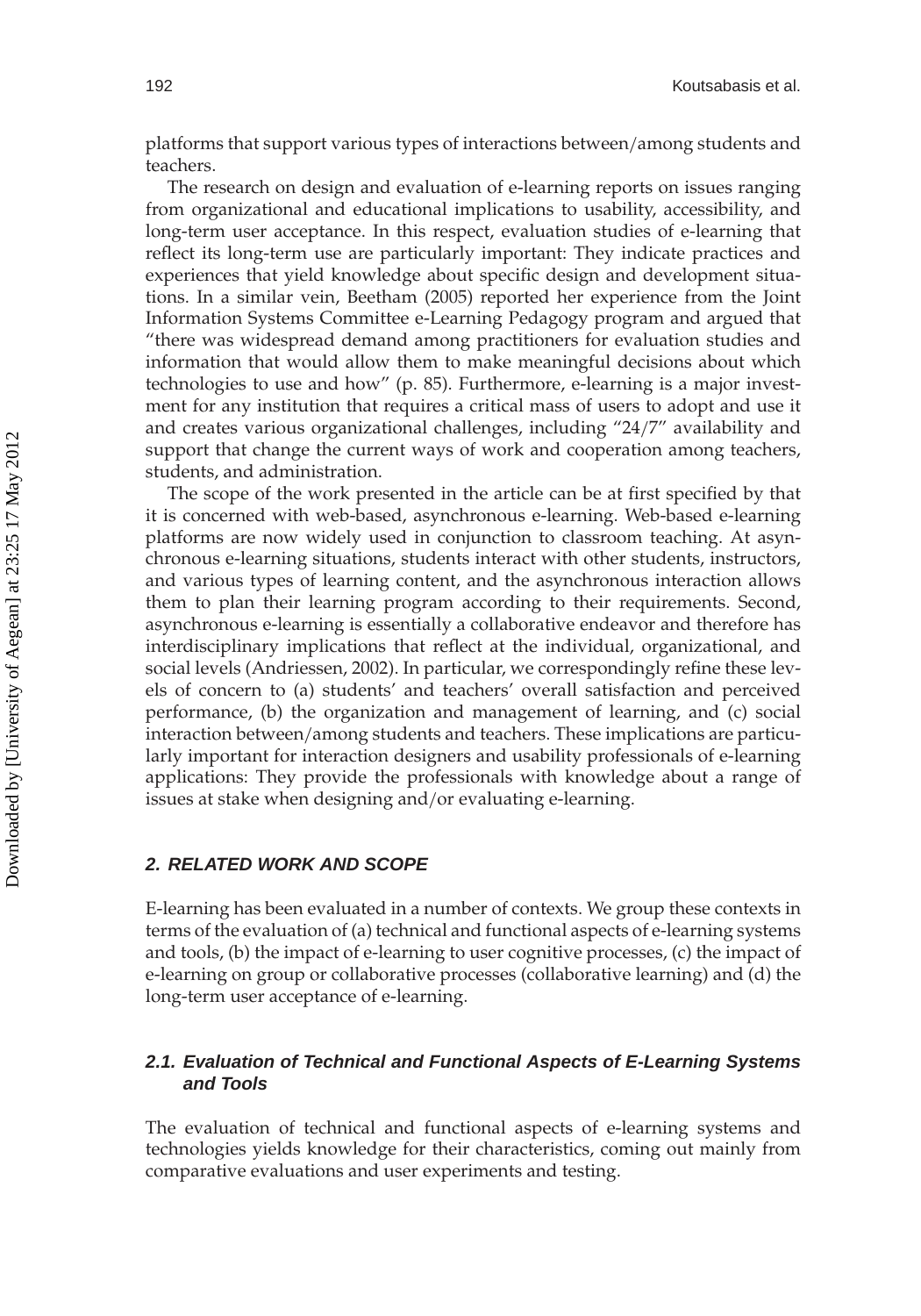Some studies focus on the evaluation of functional and technical characteristics of asynchronous e-learning platforms. For example, Graf and List (2005) presented a comparative, empirical evaluation of open source e-learning platforms on the basis of the composite criteria of communication tools, learning objects, management of user data, usability, adaptation, technical aspects administration, and course management. Other studies emphasize on specific tools and technologies that can support asynchronous e-learning and investigate various aspects of their impact on users. For example, Schellens and Valcke (2005) investigated the impact of asynchronous electronic discussion groups on users' cognitive processing, drawing conclusions regarding the object of learners' discussions and the learning outcomes gained out of the use of this type of e-learning arrangement. Zhang, Zhou, Briggs, and Nunamaker (2006) presented an empirical study that examined the influence of interactive video on learning outcome and learner satisfaction in e-learning environments. The results of the experiment showed that students in the e-learning environment who were instructed by the use of interactive video achieved significantly better learning performance and a higher level of learner satisfaction compared to those in other settings. This type of studies provides insight for the design of particular types of e-learning systems and the possible inclusion of specific technology or media.

Another important stream of related work in this respect emphasizes the evaluation of usability and accessibility of e-learning applications. For example, Ardito et al. (2006) emphasized usability by adapting their Systematic Usability Evaluation methodology for usability evaluation of hypermedia to the evaluation of e-learning applications. In addition, Zaharias and Poulymenakou (2009) developed a questionnaire-based usability evaluation method for e-learning applications that proposes intrinsic motivation to learn as a new usability measure to evaluate e-learning designs. Furthermore, Cooper, Colwell, and Jelfs (2007) proposed an integrated accessibility and usability evaluation methodology drawn on a series of mini–case studies from e-learning projects undertaken over the past 10 years at the Open University. Burgstahler (2006) proposed a number of accessibility policy indicators for distance learning programs and presents their application to a number of schools in the United States. Because that usability and accessibility are well-established research areas within the field of human–computer interactions, it seems that the introduction of specific methodologies to e-learning can mainly contribute to designers' awareness of the major related principles and techniques in this particular domain. However, Tselios, Avouris, and Komis (2008) argued that different classes of e-learning applications require fundamentally different approaches in evaluating their usability and propose a classification of usability methods for taxonomy of types of e-learning applications. Thus, usability and accessibility may translate to different guidelines for different interaction styles and modalities that reflect the design of different e-learning applications.

This orientation of evaluation work provides insight for selection of e-learning systems and technologies upon particular technical, functional, and user requirements. Furthermore, it can inform user interface design and architectural design of new e-learning systems. However, it may not reflect on the longitudinal impact of e-learning to education, work, management, and social interactions of people involved, mainly due to that it is largely based on the user testing approach upon specific tools, courses, and technologies.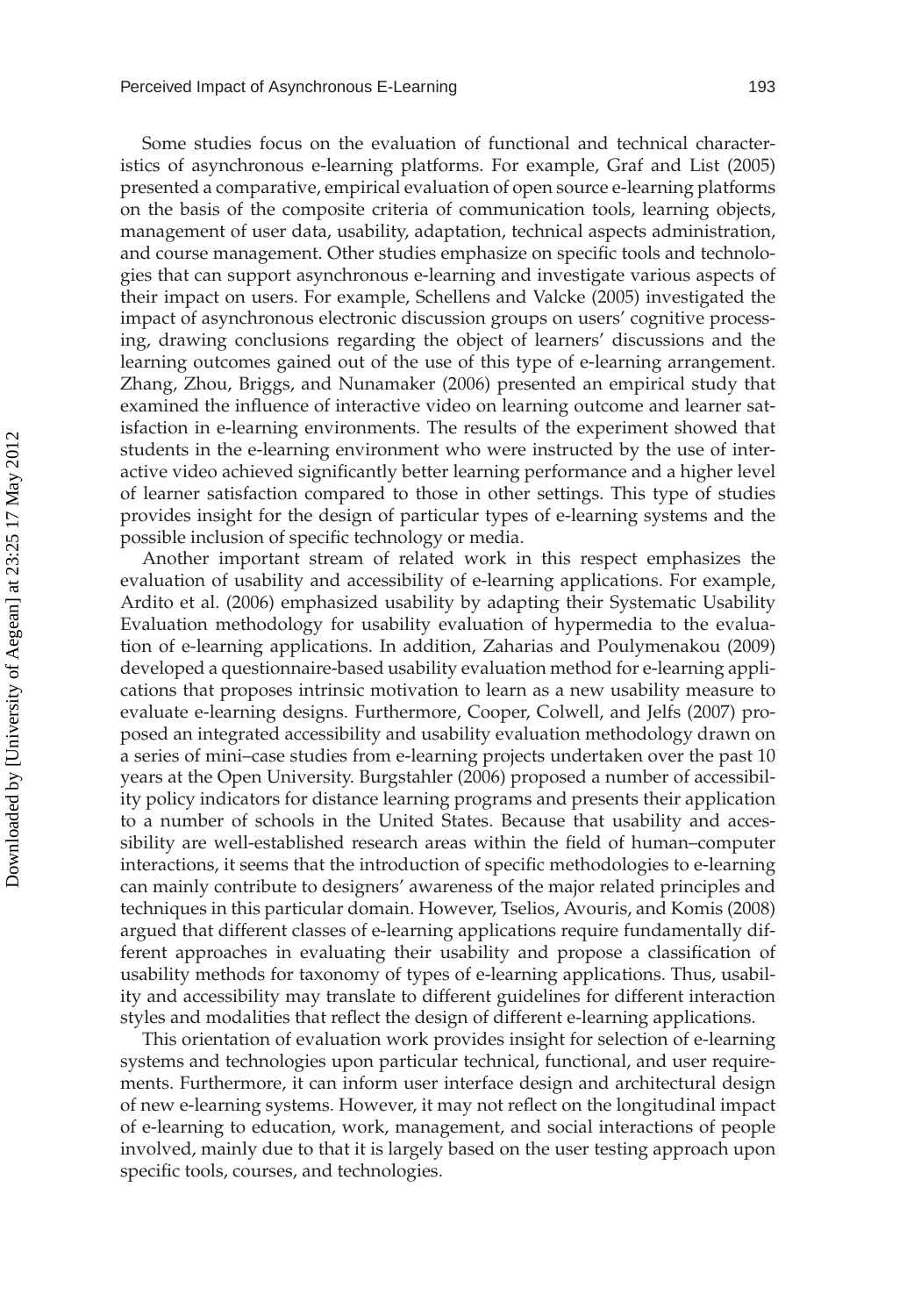#### *2.2. Evaluation of the Impact of E-Learning to User Cognitive Processes*

The evaluation of the impact of e-learning on cognitive processes of students and*/*or instructors seeks to experimentally validate some underlying formal model. This type of e-learning evaluation is described according to Strijbos and Fischer (2007) as follows: "The study of the impact of e-learning on cognitive, social and*/*or motivational processes (e.g., knowledge acquisition or help giving) are typically conducted with a-priori expectations about instructional variations, and statistical testing" (p. 390).

Martinez-Torres et al. (2008) performed an evaluation of three e-learning tools according to an extended definition of the technology acceptance model (Davis, 1989). Their main result is that perceived ease of use does not posit a significant impact on student attitude or intention toward e-learning tool usage. The results of this study depend heavily on the students' background and the particular design of the specific e-learning tools. Also, Saadé, He, and Kira (2007) set out to identify important factors that contribute to the success or failure of e-learning by performing a factor analysis to explore the dimensions of student attitude, affect, motivation, and perception of an online learning tool usage. Their results suggest that affect and perception were found to have strong measurement capabilities, whereas motivation was measured the weakest. This study suggests generic directions for research from a specific case study and needs to be backed up with other similar work.

This orientation of evaluation work can provide insights about the cognitive processes of users during interaction with an e-learning system and can yield knowledge about the educational aims of their design. On the other hand, the results of these studies are heavily affected by the specific e-learning system and content, and unfortunately these are often treated as a "black boxes" in many cases. Therefore, they often do not succeed to link the user cognitive processes to specific design guidelines for the particular e-learning systems at hand. Finally, this type of evaluation usually lacks interpretation to wider contexts due to their experimental nature and therefore needs to be reviewed in an integrated way, complemented with contextual research methods and informed with results from longitudinal studies.

#### *2.3. Evaluation of the Impact of E-Learning on Group/Collaborative Processes*

The evaluation of the impact of e-learning on group or collaborative processes emphasises the observation and interpretation of user collaboration over e-learning platforms. Strijbos and Fischer (2007) described the evaluation of collaborative learning as "placing strong emphasis on the situated nature of collaboration and the impact of certain situational factors (with a few or as little as possible a priori expectations)" (p. 390). Furthermore, Stahl (2002) developed the argument that collaborative learning can be seen during interaction of learners with or through e-learning and that this is itself a collaborative product.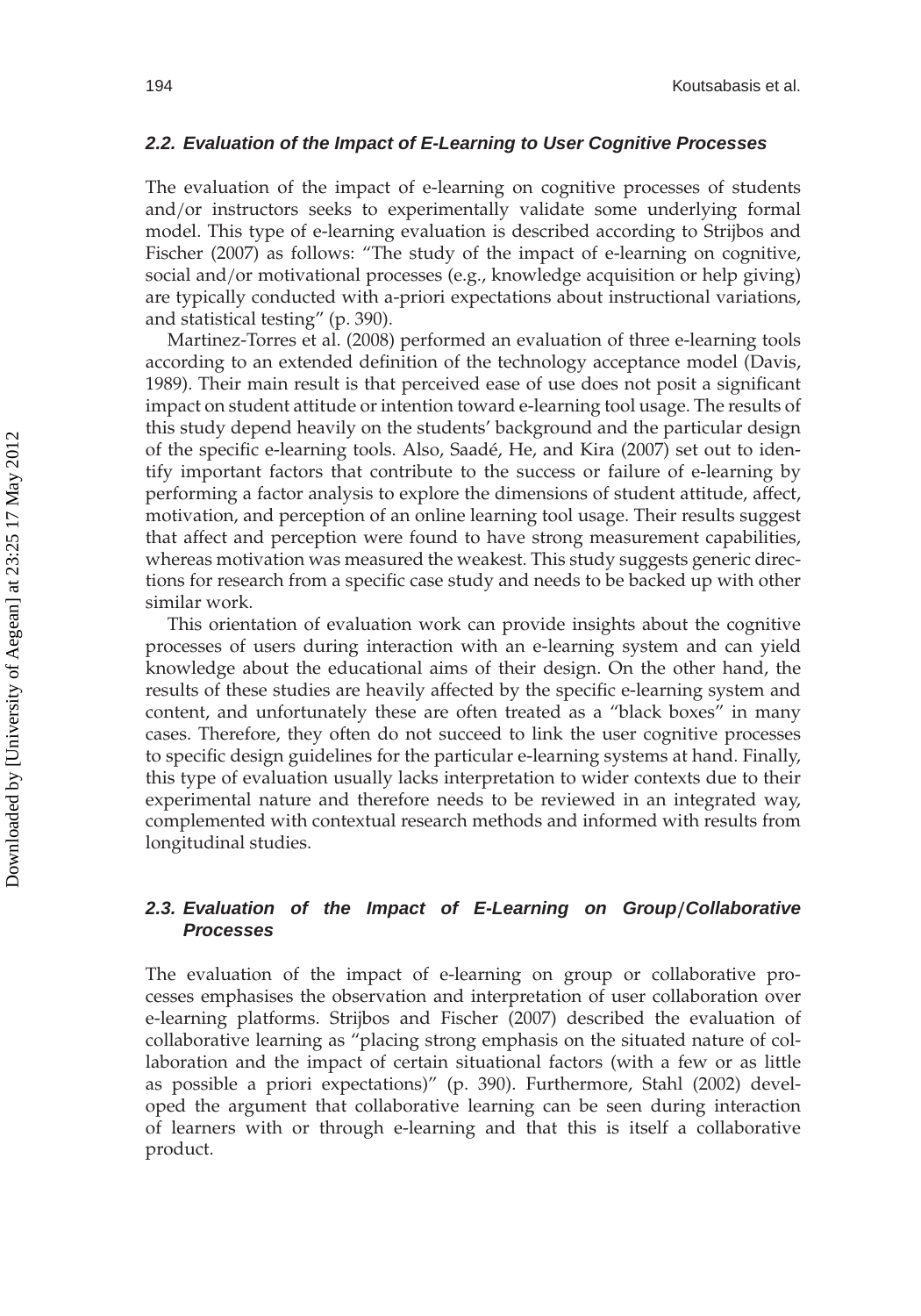Examples of the evaluation of the impact of e-learning to collaborative processes include the work of Janssen, Erkens, Kirschner, and Kanselaar (2009), who investigated the effects of group member familiarity during computer-supported collaborative learning of three. The results of this study indicate that higher familiarity (a) led to more critical and exploratory group norm perceptions, more positive perceptions of online communication, and collaboration and (b) required less time to regulating their task-related activities, whereas the expectation that familiarity would lead to better group performance was not confirmed. In addition, So and Brush (2008) examined the relationships of the students' perceived levels of collaborative learning, social presence, and overall satisfaction in a blended learning environment. The results of their study indicate that student perceptions of collaborative learning have statistically positive relationships with perceptions of social presence and satisfaction.

The evaluation of collaborative e-learning emphasizes the assessment of collaboration and social interaction, and the methods employed are largely observatory and contextual in nature. Stahl (2002) emphasized the use of contextual methods for research in collaborative learning arguing: "Collaborative learning is by definition an intersubjective achievement that takes place in observable interactions among people in the world" (p. 177). These types of evaluation studies can provide rich interpretations of cognitive and educational aspects of user collaboration in specific contexts. These interpretations can provide useful examples for the identification and documentation of principles and guidelines for the design of collaborative e-learning systems.

#### *2.4. Evaluation of the Long-Term User Acceptance of E-Learning*

Studies that evaluate the long-term user acceptance of e-learning provide insight about a wide range of educational, organizational, and social issues. They complement interaction design and evaluation of e-learning mainly by enhancing knowledge about general research and development goals and about long-term impact in pragmatic situations, which is hard to identify with the user testing approach that typically occurs for a short time in a controlled environment.

This work is largely empirical, and it offers case studies that reflect long-term implications for users and organizations. Brotherton and Abowd (2004) presented a longitudinal evaluation of their platform of automated capture and access (symptomatically called eClass as well) and reported on a number of important issues including attendance (not impacted), performance (not measurable impact), note-taking (improved), and media augmentation (required) and salvaging and usage strategies. Their results with respect to the first four issues are similar and confirmatory to our study. Also, Deepwell and Malik (2008) presented a case study (including questionnaires to 250 students of an academic institution, focus groups, and follow-up interviews) of the students' use of e-learning technologies in their self-directed study time. Their results provide insights about technology uses for self-directed learning, perceived usefulness of technologies for skill development, and expectations from lecturers for facilitating learning through technology.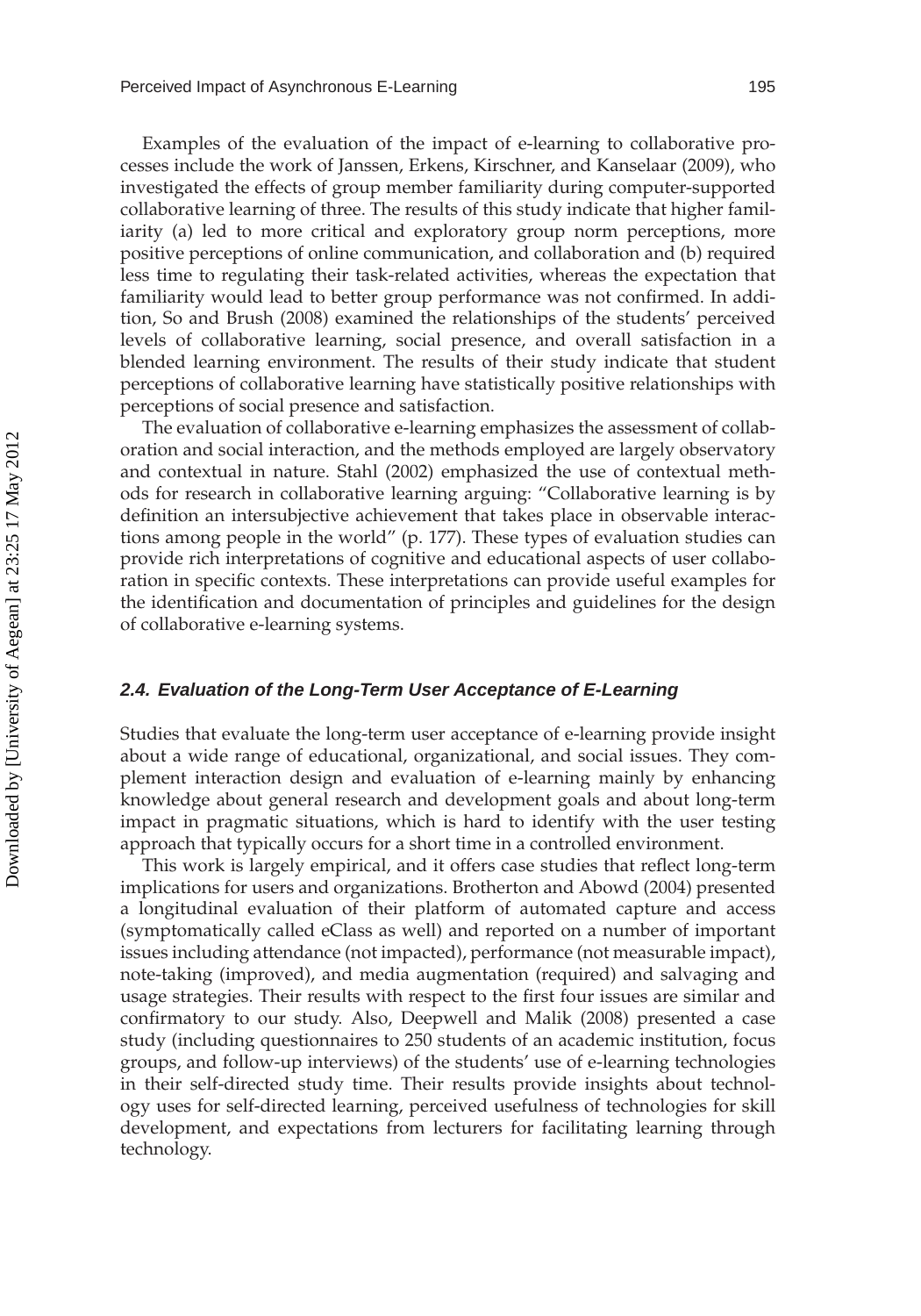In addition, a considerable number of evaluation studies concerning long-term user acceptance are related to particular disciplines or courses. Smith, Torres-Ayala, and Heindel (2008) conducted a survey among e-learning instructors across a number of disciplines and suggested that solutions of e-learning should be differentiated by disciplinary clusters due to diverse educational needs. Kamp, De Jong, and Ravesteijn (2008) presented the experiences out of e-learning of a design engineering studio course revealing various pragmatic user acceptance issues that had not been addressed effectively with e-learning. Despite that this type of work is largely influenced by the particular content and requirements of specific courses or disciplines, it offers practical insights for design and evaluation that stem out of long-term experience in specific context and therefore be considered for other similar situations.

The orientation of this type of evaluation and assessment work is wide in scope. It is not concerned with functional aspects of asynchronous e-learning systems, cognitive or group processes in isolation, but attempts to integrate these by reflecting on practical implications of long-term user acceptance. The method of research is largely empirical and situated: They employ observation and contextual methods of inquiry and involve real users who report on their experiences. Thus, the results may be interpreted to general design principles or more specific guidelines for interaction design and evaluation of e-learning systems, provided that the context of the study is clearly presented and the goals are interesting and important for the community.

#### *3. EVALUATION STUDY*

In this section, we discuss contextual information about the evaluation study that should be taken into account when assessing the findings later on (section 4: Results). The evaluation study reflects on the specific context of an academic department and an asynchronous e-learning system adopted and used for a long time (9 academic years), which are described in section 3.1. The goals of the study are wide-ranging, reflecting on important issues in the fields of e-learning and collaborative learning and are presented in section 3.2. Finally section 3.3 describes the method used and the participants of the evaluation.

#### *3.1. Context of the Study*

*The department of product and systems design engineering.* The Department of Product and Systems Design Engineering (http://www.syros. aegean.gr) at the University of the Aegean aims to provide graduates with skills and knowledge that will enable them to use creatively new technologies, sciences, and arts for the design of products and systems that are usable and functional for various applications from varying areas covered by the graphic and applied arts, product design, industrial design, and interaction design. The program defines and supports the creative processes of design in line with modern international trends that consider design as the art of communication for the recognition of problems and the conception and creation of products and systems that are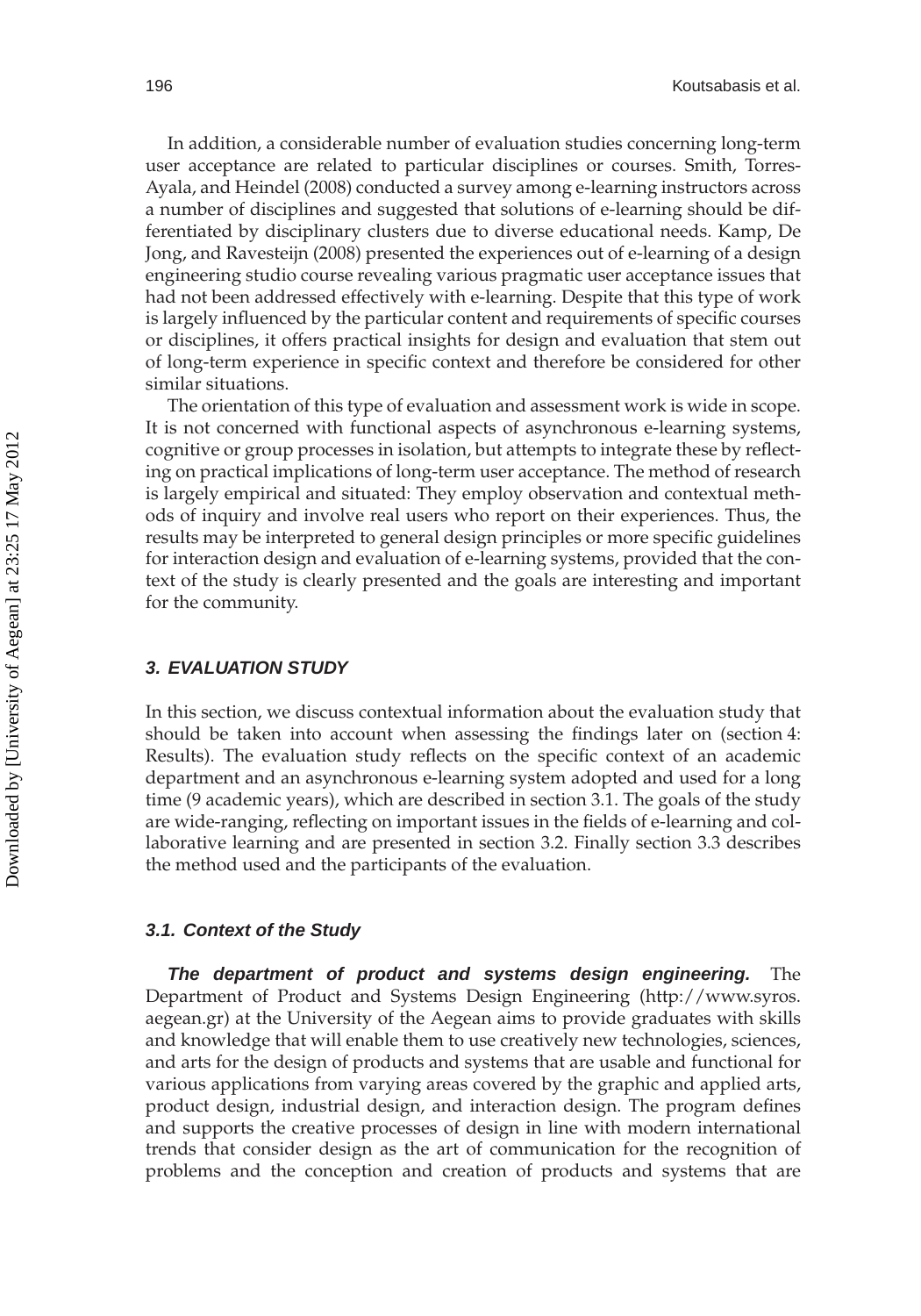appropriate with regards to their form, their content, their functionality, and their value for human use and action. The basic subjects, which result in key themes linked to the program of the department and that characterize the department's main directions, are industrial product design, human–computer interaction, and organizational design.

*EDU/e-class: An open source asynchronous e-learning platform.* EDU*/*e-class is an open source e-learning platform that aims to provide asynchronous e-learning services at the academic community of the University of the Aegean. The platform is a project fork of the Claroline and the GU-net e-class (http://eclass.gunet.gr) educational open-source platforms. The goal is to integrate at the university's educational and research context (graduate, postgraduate, research), and its specific goal is, by following specific e-learning standards, to provide complete Course Management System based on fixed educational structures (data and communication */* collaboration based) for supporting the department's e-learning context.

EDU*/*e-class is an integrated system for the structuring of electronic educational material via a web browser. It supports the electronic management, storage, and presentation of teaching materials, independent of the spatial and time limiting factors of conventional teaching and creating the necessary conditions for a dynamic teaching environment. Its basic general characteristics and structure include

- user and role management
- easy course creation, management, and use
- open and restricted access
- structured course presentation according to e-learning standards.

In particular, the elements that comprise an electronic course and define the tutor-material- platform-student interaction include educational content management (e.g., file type management—text, presentation, multimedia*/*audio*/*video), discussion forums for exchanging opinions and ideas on matters related to the course, collaboration areas and storage points where the students can upload their project material, student workgroups focused on special projects, announcements concerning the course for the specifically enrolled students, calendar functionality which presents in chronological order the module key events (lecture meetings, exam dates, etc.), and course description with extensive information about its outline.

#### *3.2. Goals of the Study and Related Issues*

The goals of the study can be identified as the evaluation of

- 1. Overall satisfaction and perceived performance of students and instructors.
- 2. Organization and management of learning.
- 3. Social interaction and collaboration between*/*among students and teachers.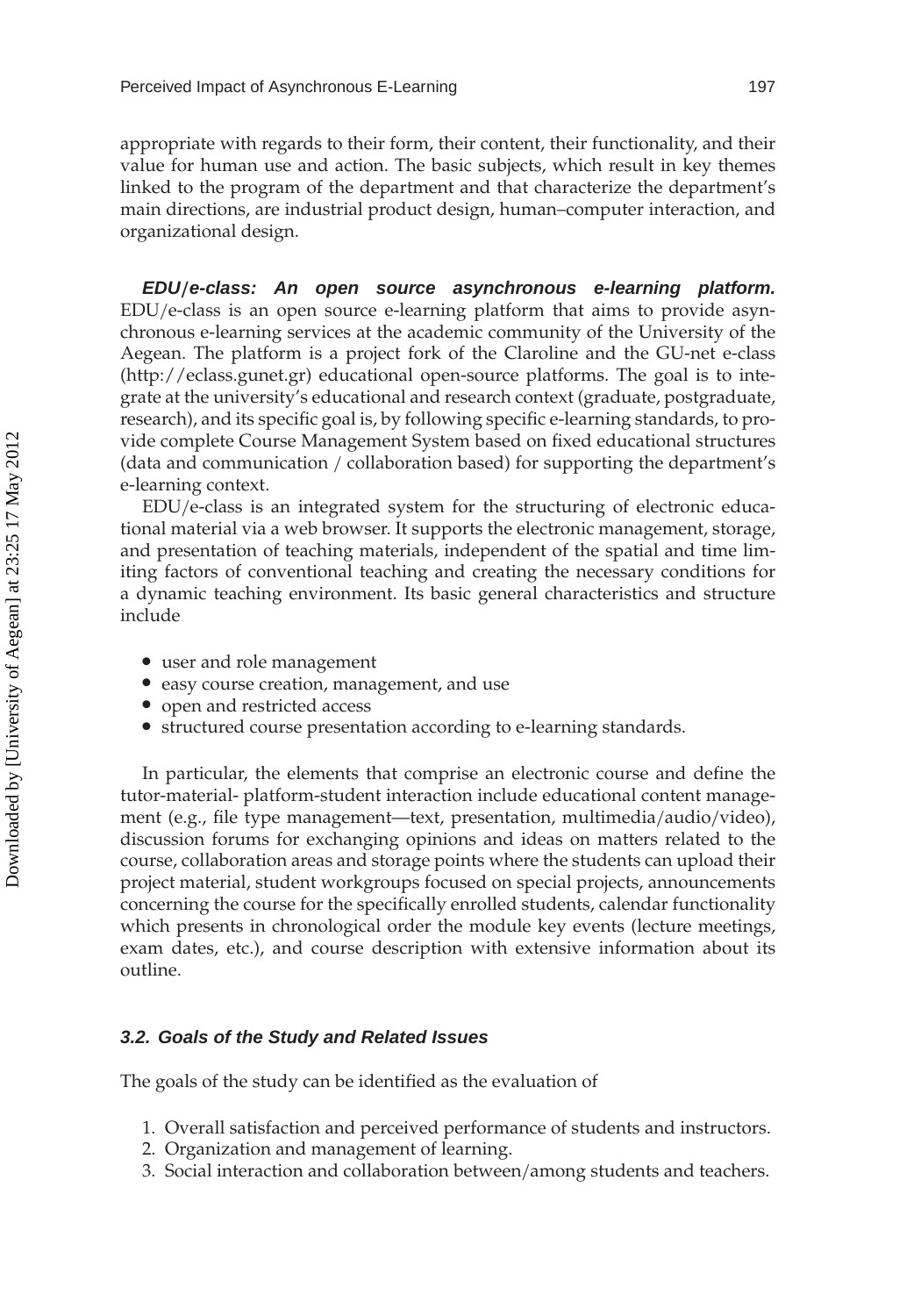More specifically, the first goal of overall satisfaction and learning performance was related to the following issues:

- Diverse types of information and content about courses: Multiple formats and modalities of information and content can allow different learning styles (Zapalska & Brozik, 2006) increased user satisfaction (Jaimes & Sebe, 2007) and can enhance usability.
- Support for note-taking and annotation on course content: Note-taking is a typical learner function (Reimer, Brimhall, & Sherve, 2006) especially in academic environments, and many systems (most usually synchronous) support it (Brotherton & Abowd, 2004).
- Student comprehension is an ultimate goal of any educational system and process.
- Skipping courses has been referred as a potential side effect of e-learning (Zhang, Zhao, Zhou, & Nunamaker, 2004). We wanted to investigate students' experiences about this option.

The second goal of organization and management of learning was related to the following issues:

- Critical mass of users: Any successful collaborative system needs to be adopted by a critical mass of users (Grudin, 1994). The argument of the critical mass is also related to long-term adoption and use that significantly enhances the reliability of the results of user-centered evaluations.
- The impact of asynchronous e-learning to tasks related to the organization and management of learning (e.g., course enrollment, announcements, distribution of documents, etc.) and to personal time management in general has been referred to as one of the major advantages of these systems. Edwards (2009) noted in this respect that asynchronous e-learning "maximizes flexibility in timing and access for the learner by allowing learner control of pace, schedule, and location" (p. 1).
- Traditional reading in-print is continuously challenged by reading onscreen*/*online; this has also wider implications for students and readers in general (Anderson & Elloumi, 2004). We wanted to see whether asynchronous e-learning can contribute to this trend an issue considered highly beneficial in an academic environment for (among others) considerable savings, compared to printed material.

The third goal of social interaction and collaboration was related to

• Communication between students and instructors and general awareness: Increased asynchronous communication can result to improved awareness about events in an academic environment. On the other hand, it may result to "flaming" in communication (Dix, Finlay, Abowd, & Beale, 2003) and "border-crossing" (Grudin, 1994). Border-crossing occurs when the use of a collaborative system violates organizational structure or other conventions for social interaction. Flaming in written communication occurs when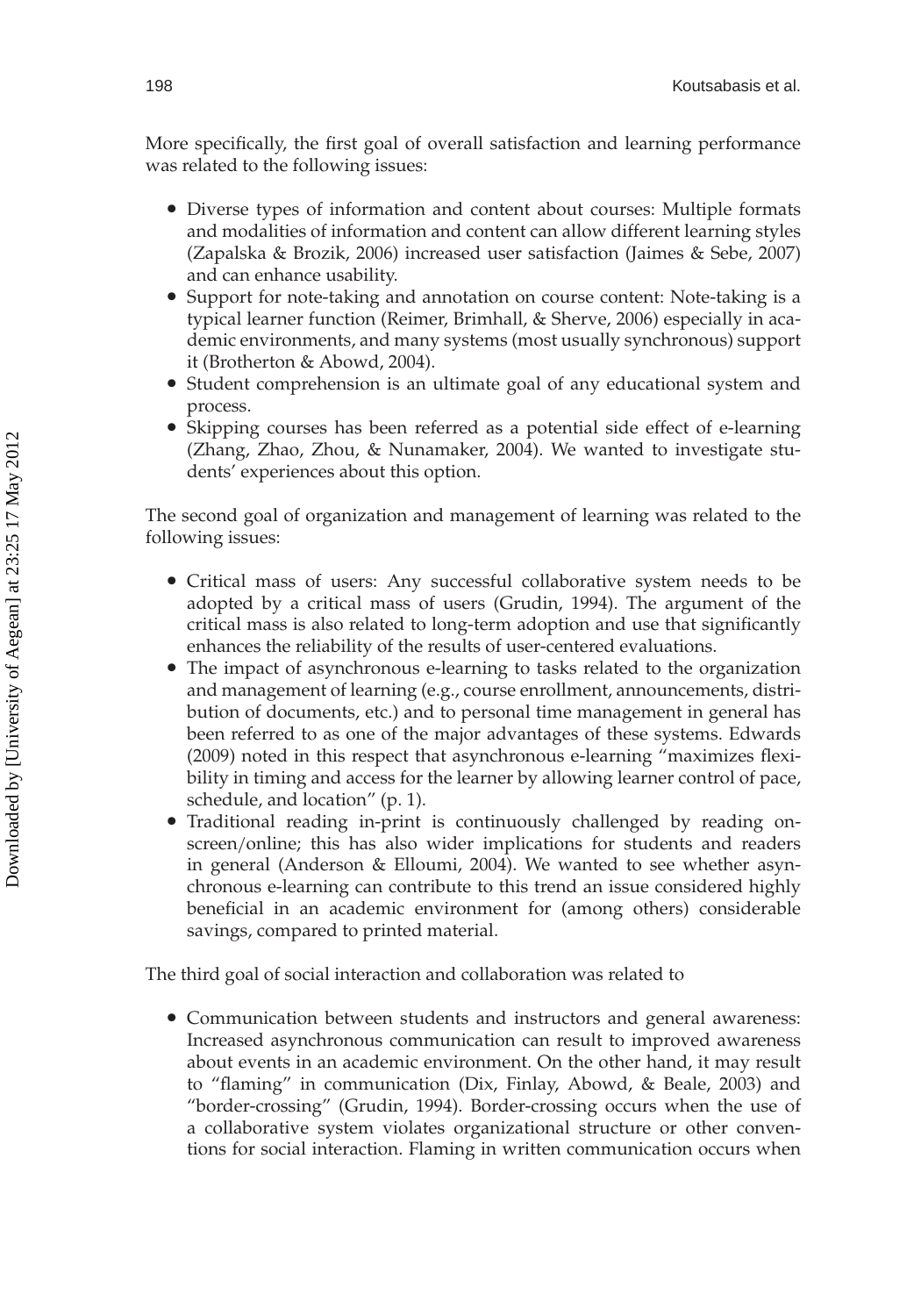people fail to express emotions in text due to the medium's constraints in this respect: Written communication does not allow for back channels (e.g., tone of voice, body language, and gestures are not present) that convey the affective aspects of communication.

● Student collaboration: E-learning impacts student collaboration in many aspects (Stahl, 2002). We mainly wanted to investigate whether asynchronous e-learning contributed to the enhancement of student collaboration through the long-term use of the platform.

Certainly, many of these particular issues that were related to the overall aims of evaluation are quite complex themselves, and they have been further refined and investigated in other studies. Also, there may be other specific issues related to each aim of the evaluation; however, we have highlighted several important ones based on related work and motivation. On the other hand, the wide scope of this evaluation allows the integrated examination of these issues in a particular case study in a manner that stems out of user practice that allows interpretations to a large number of similar contexts.

#### *3.3. Method and Participants*

The method of the evaluation study involved logfile analysis, semistructured interviews, and questionnaires to instructors and students.

First, the analysis of the log files of the e-learning platform provided insight about usage statistics and patterns. The log files provided data about the use of the asynchronous e-learning platform since its 1st year of operation.

Second, semistructured interviews were conducted with a considerable number of instructors (15 of 37; 40.5%) as well as with a number of students (10 students). The interviewed instructors included both users*/*adopters and nonusers of the e-learning platform, whereas the selected students were two for each year of study. The semistructured interviews were conducted with participants after they filled in the questionnaire. The overall themes of the semistructured interviews were the goals of the study, but new questions came up during the interviews. The semistructured interviews were necessary for providing interpretations and validations to the participants' responses. They are also more suitable when the participants are motivated to speak about their experiences and explain their views and actions, in comparison with statistical methods.

After the interviews, all instructors and students were asked to complete a questionnaire survey that examined specific issues. The questionnaire was announced to all students via e-mail (except for the MSc students), allowing completion within a specific time frame of 3 weeks; it was made available and completed electronically via the web. Also, it was completed by those students that were interviewed. A total of 131 students filled in the questionnaire, 85 of them female (64.5%) and 46 male (35.1%). This proportion is quite similar to the total number of students: Female students are considerably more that male. The number of participants constitutes about one fourth (25.6%) of the total active student population.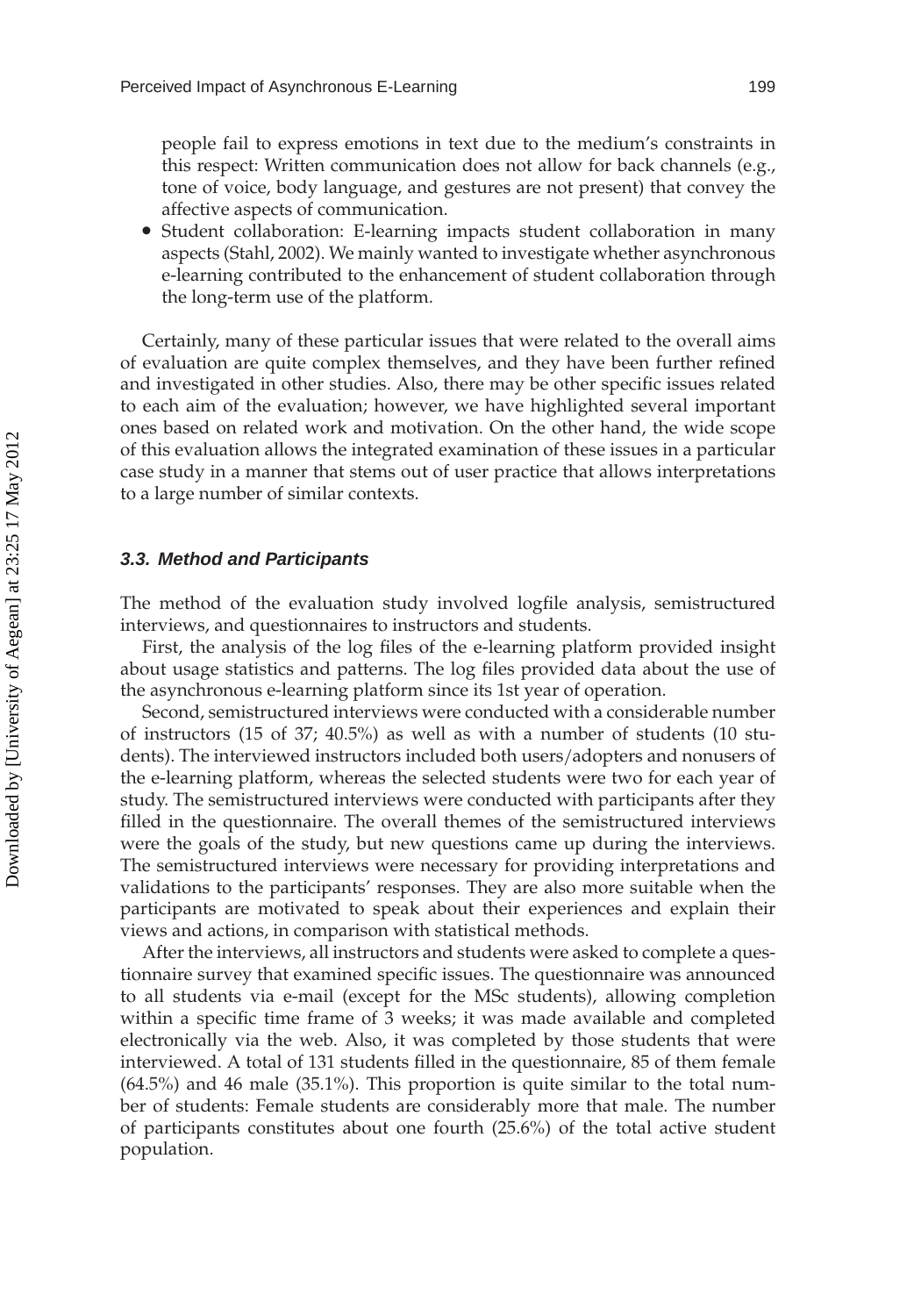#### *4. RESULTS*

This section presents the results of the evaluation study in terms of usage data, the goals of the evaluation as described in section 3.2, and recommendations for extensions of the e-learning platform. The results are based on log file analysis, questionnaire responses, and the semistructured interviews sessions. The detailed record of questionnaire responses is provided in the appendix.

#### *4.1. Usage Data*

All students are enrolled in and use the e-learning platform from their 1st year of study.

The total number of enrolled instructors is 37, out of which 28 (75.7%) actively use EDU*/*e-class to support their courses (two of them in combination with their personal web pages), whereas nine (24.3%) do not use the platform.

EDU*/*class supports 140 courses: 91 undergraduate, 27 (of two) master's, and 22 other group spaces devoted mainly to diploma theses development.

The number of (unique) visits per day differs considerably upon the academic period. During the exams period there is high number of visits (*>* 300 visits*/*day); during normal course work periods there is an average number of visits (150– 230 visits*/*day); during the holiday period there is low number of visits (*<* 30 visits*/*day).

#### *4.2. Perceived Impact on Overall Satisfaction and Learning Performance*

Asynchronous e-learning should support management of many types of information and content about courses. A particular strength of web-based asynchronous e-learning platforms is that they allow for access and management of various types of information and learning content. An important concern for evaluation was whether the content available was satisfactory and therefore aided student performance.

A relevant question (Q1, appendix) to instructors was about the types of content that they upload to the asynchronous e-learning platform. A first finding was that there is a range of different types of content, and information available in the courses (including lecture notes, multimedia content, applications, external links tests*/*exercises, past exam papers, and results) is well received by students.

However, another finding was that instructors are not accustomed to uploading multimedia content such as video and audio files related to examples, demos, other presentations or lectures, and so on. This happens mainly because most instructors do not have the know-how to produce this content themselves and require assistance. Some of them compensate for this by providing external links to other relevant multimedia resources; however, most instructors simply do not produce and upload videos related to the course.

On the other hand, students ask for considerably more content (Q2, appendix). This is mainly related to the types of content that are not lecture notes, and more specifically to multimedia and past exam questions and results. With respect to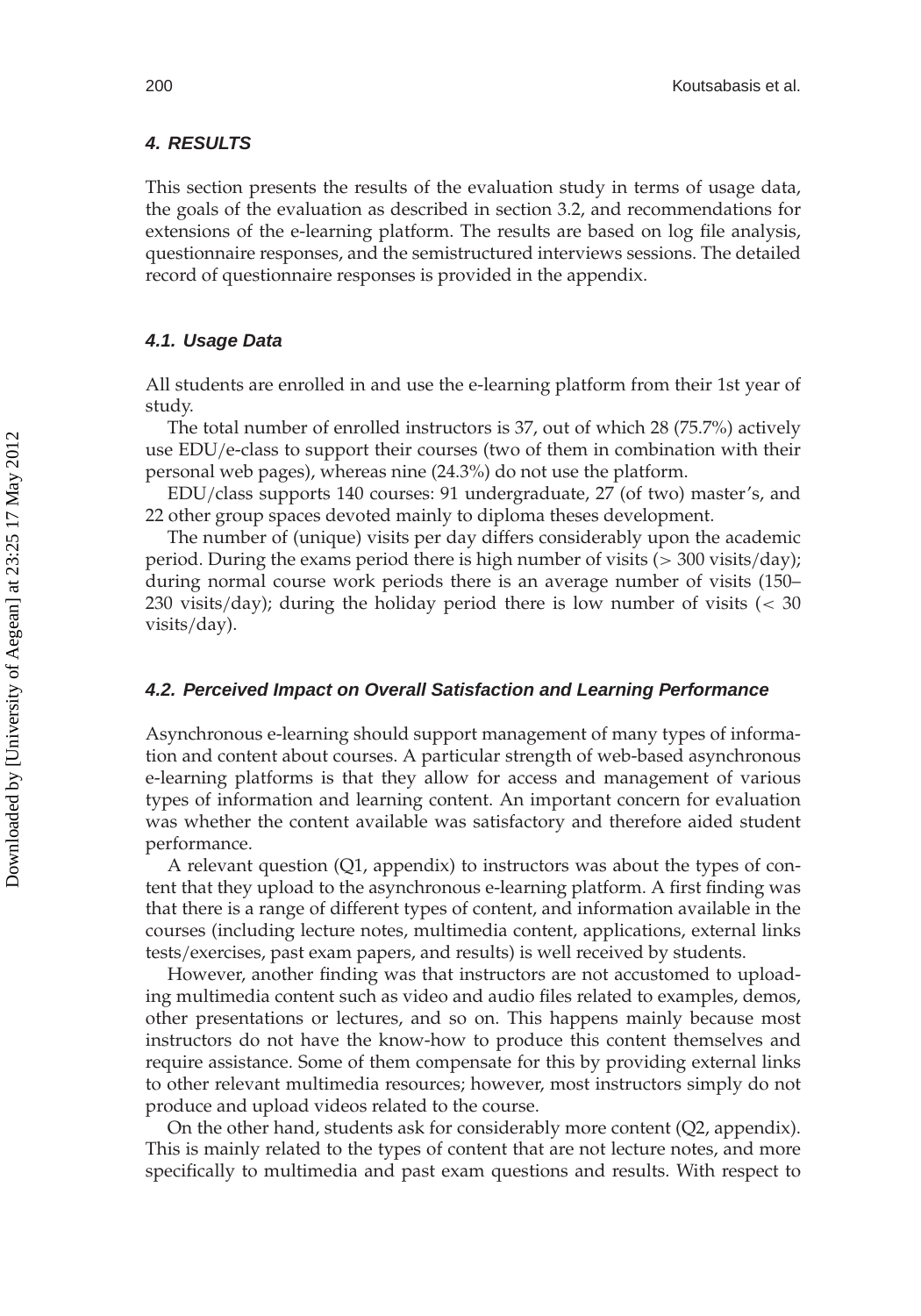the latter, it is the policy of some instructors not to publish past exam papers on the e-learning platform.

*Asynchronous e-learning should support notes-taking and annotation on course content.* When participating in a class, students typically take notes on important things being said or discussed, when possible integrating them into printed course material like slides, papers, books, and so on, to access these in the time of their study. E-learning can support note-taking by students in various ways (Brotherton & Abowd, 2004), many of which can significantly support students' and instructors' learning and enhance the quality of courses.

In our case, the platform course content is available on the web with a fairly simplified function to add comments. Therefore, a relevant question (Q3, appendix: Does e-learning content availability reduce time for note-taking during lectures?) was received in a neutral manner by students: Half of them (51.2%: yes: 16.8%; considerably yes: 34.4%) have seen a positive effect, and the other half have not particularly or have not at all. Furthermore, both students (79.3%: yes: 36.6% + considerably yes:  $42.7\%$ ) and instructors (86.6%: yes:  $53.3\%$  + considerably yes: 33.3%) feel that relevant functionality should be enhanced in the asynchronous e-learning platform.

*Asynchronous e-learning seems to have positive impact on student comprehension.* An important concern about asynchronous e-learning is that it may not significantly enhance student comprehension and learning, at least in contrast to synchronous media. There are studies that report that asynchronous e-learning is not effective as a stand-alone method for learning. For example, Lainne (2003) reported in the context of evaluating asynchronous e-learning for Information Technology professionals that a significant amount of learning takes place as users "assimilate information, apply knowledge to problem solving, and interact with the instructor and other learners" (p. 1).

Both students and instructors were asked about their perceived impact of asynchronous e-learning to student comprehension (Q4, appendix). The majority of instructors believe that there is a positive effect to student comprehension; however, this does not seem to be fairly evident (only 20% answered definitely positively). Students' experiences also tend to be positive; however, there is a considerable 19.8% that is not sure. In both cases, approximately one third of the respondents felt that there is no significant impact. Overall, the picture is not negative: Asynchronous e-learning seems to contribute to student comprehension, despite that the impact of other rich e-learning media in this respect may be more evident or significant. This finding is similar to Brotherton and Abowd (2004), who reported that their platform "does not have a measurable impact on performance (based on grades), but seems to encourage review activities that are considered helpful for performance" (p. 153).

*Asynchronous e-learning does not encourage skipping courses.* Another concern with asynchronous e-learning is that some students may misunderstand its complementary nature to lectures and choose to skip courses,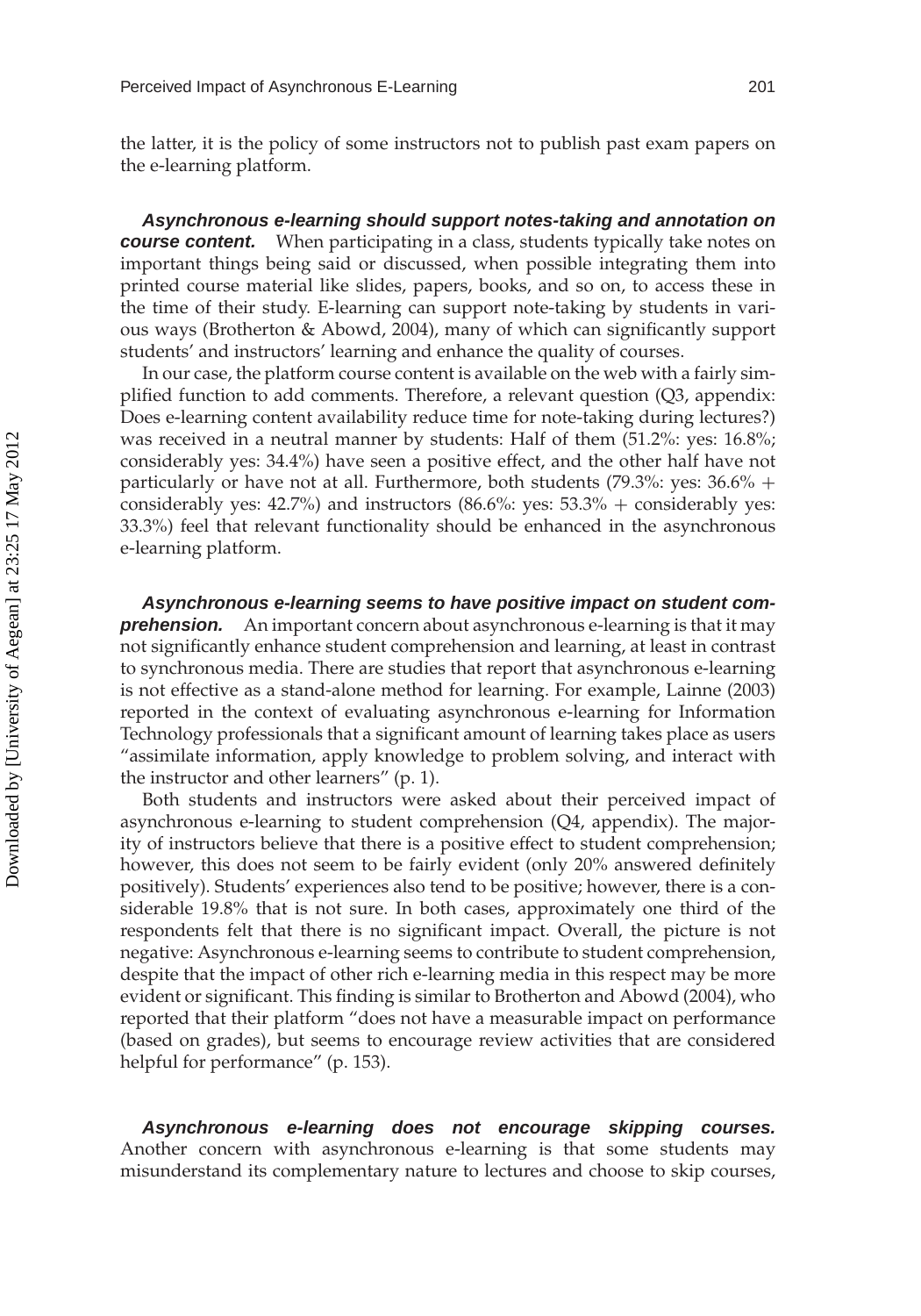rest assured that they will study all required material in a more convenient time and place.

The answers to the first question about skipping courses (Q5, appendix) show that the large majority of students do not verify this concern: 67.2% (no: 19.1%  $+$  not particularly: 48.1%) of respondents are negative to the possibility of skipping courses in general, whereas the remaining 29.8% (yes: 13% + considerably yes: 16.8%) might take their chances. These results are more encouraging for not skipping in comparison to Brotherton and Abowd (2004); however, their work involved a synchronous e-learning platform.

The second question about skipping (Q6, appendix) was particularly about the diploma thesis when students are in their final year of study; some prefer to work on their thesis from their hometown and travel to the university only when appropriate for economic and other personal reasons, not to mention that the diploma thesis of an engineering department is highly demanding (it corresponds to 15– 20% of the total diploma grade, and the best theses become high-level scientific publications). A first view of students' responses reveals that 67% (yes: 29% + considerably yes: 38%) believe that this is a reasonable option; however, most of them have not yet started their thesis. When this question was further examined for the students that are in their final year of study, we saw that only 29.8% of the total have actually taken this option, which corresponds to exactly 50% of the students who are in their final year. Thus, the option remains, but it is clear that losing personal contact with the supervisor during the process of a thesis is not good practice.

#### *4.3. Perceived Impact on Organisation and Management of Learning*

*Asynchronous e-learning requires a critical mass of users.* A major organizational challenge of any collaborative system is that it must be endorsed by a critical mass of users (Grudin, 1994). This is also the case with asynchronous elearning. It was noted in section 4.1 that the e-learning platform has been adopted by all students and by a large majority of instructors (75.7%). Blended learning is typical practice, and the e-learning platform is generally considered an inextricable subsystem for the department's normal operation.

The fact that some instructors do not use the e-learning platform is mainly attributed to the nature of their courses (e.g., mathematics, early courses on Product Design Studio that require sketching). Also, some of them are reluctant to use the e-learning platform because that they believe that some computer literacy is necessary. Furthermore, a few of them (three of 37) were recently employed by the department and they did not have significant experience in using the platform in their courses.

*Asynchronous e-learning is cost-effective for organizational tasks.* Students have several administrative responsibilities and organizational tasks to carry out as members of the academic community, such as registration for courses, various applications requests (e.g., for certifications), participation in academic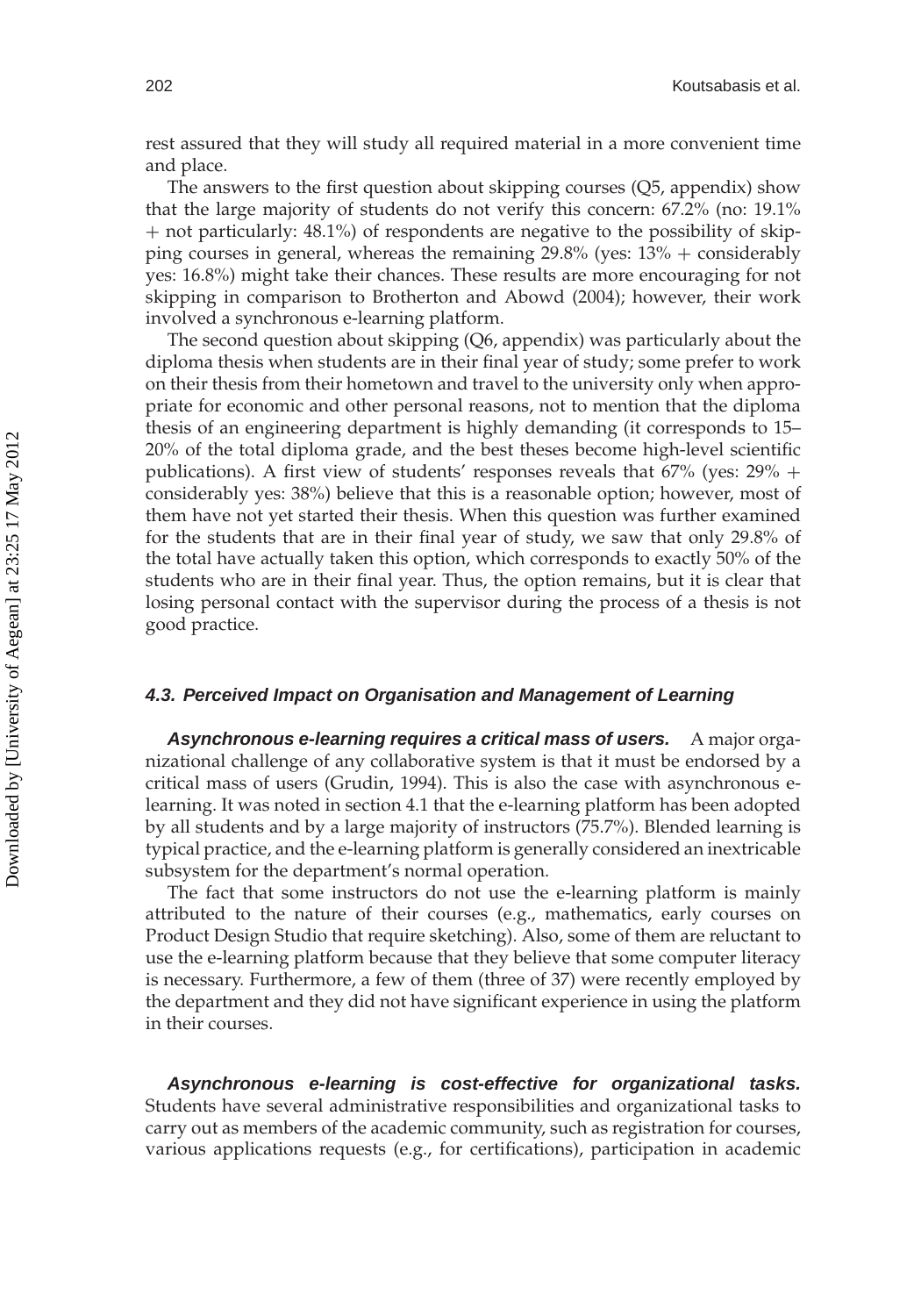initiatives, keeping track of announcements and news, and so on. An e-learning platform can support these tasks, and in particular our platform supports many such tasks.

The vast majority of students (90.1%: yes:  $58\%$  + considerably yes: 32.1%) believe that the e-learning platform saves time for administrative tasks (Q7, appendix). Furthermore, almost all students use the platform to communicate with instructors (95.5%)—some aspects of this communication may also be related to organizational issues about a course, and about one third (36.6%) communicate directly to administration (Q8, appendix). These results are encouraging regarding the role of asynchronous e-learning platforms to an academic environment. It seems that the support for organizational tasks is one of the most perceivable impacts of asynchronous e-learning on academic education.

*Asynchronous e-learning improves personal time management.* In principle, one of the advantages of asynchronous e-learning is related to time savings for both instructors and students regarding search, access, and use of learning content. On the other hand, the user tasks of access and management of content, configuration of the environment, and so on, on the e-learning platform may require additional time that may cancel the benefit.

The answers to the related questions by instructors and students are almost identical (Q9, appendix). Some of them (about one fifth in both cases) have found that they need to devote some time during interaction with the e-learning platform. However very few actually feel that this time does not compensate for their work in total. The percentage of this group is higher for instructors (6.7%): This can be largely attributed to the fact that some instructors are not acquainted with technology and are still reluctant to use the e-learning platform.

Furthermore, a large majority of students (86.3%: 39.7%: yes + 46.6%: considerably yes) have reported that the e-learning platform helps them to organize their time for study (Q10, appendix) versus a 13.8% (11.5%: not particularly  $+$ 2.3: no) that responds negatively to this question. This is mainly attributed to that the e-learning platform helps students to maintain course notes and other learning material organized along with related announcements as well as to use the platform for uploading their own projects. These results strongly indicate that asynchronous e-learning improves personal time management.

*Asynchronous e-learning contributes to reading on-screen and online.* The traditional desktop reading of books, printed papers, or handwritten notes is gradually complemented with reading the computer screen using electronic annotations*/*comments. This is especially true for today's students, who are well accustomed to the Internet from their childhood, and the trend is growing: Many universities offer open access to online courses (e.g., Open Courseware Consortium [http://www.ocwconsortium.com]), whereas many young people even read literature online (Rich, 2008).

In our case, it seems that reading on-screen and online is preferred in comparison to reading print (Q11, appendix). The vast majority of students (85.5%) reported that they tend to store learning material and read offline (on-screen),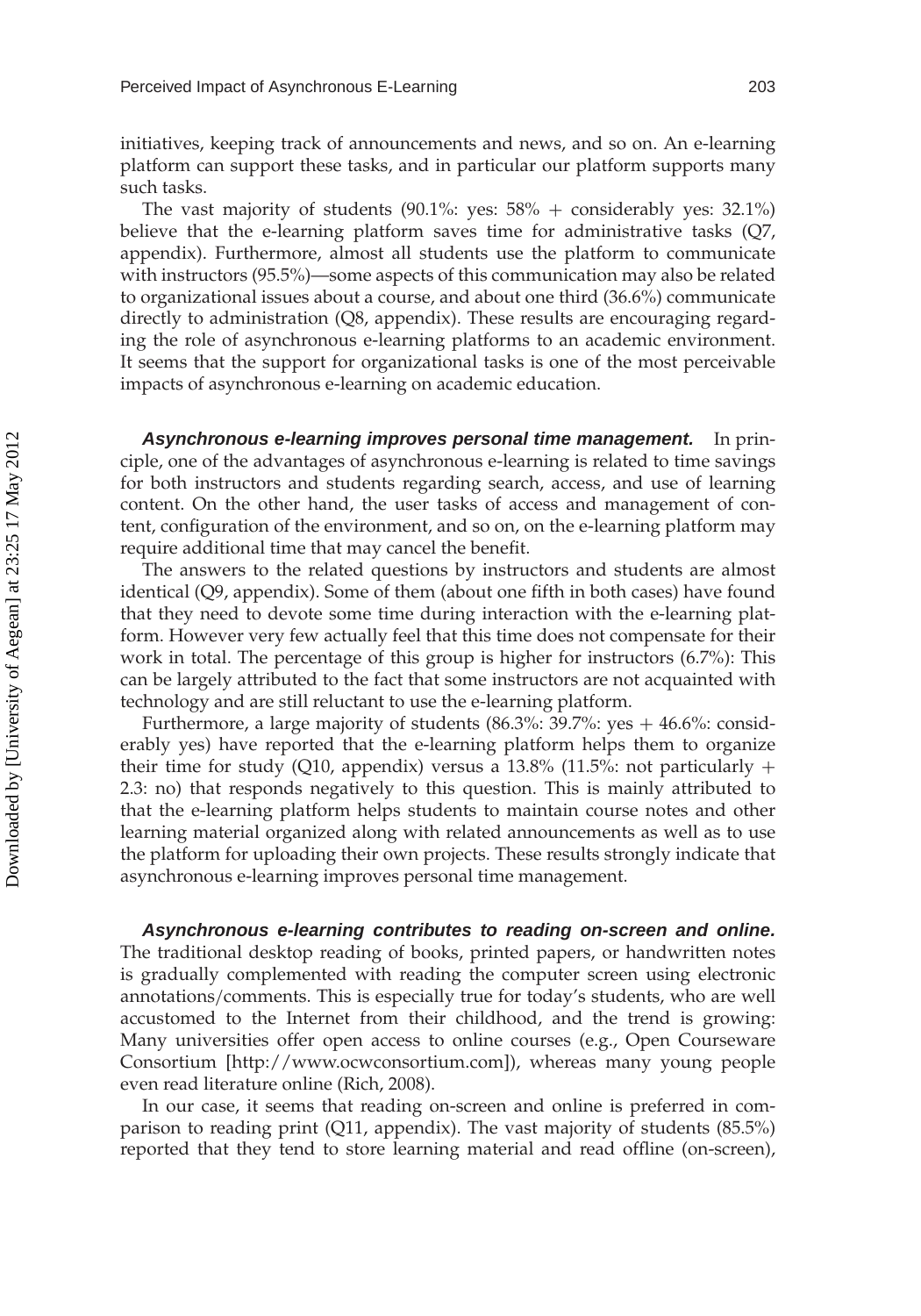whereas about half of them (58%) still want to print electronic material to study it. Furthermore, about one in four students (24.4%) studies course content online. The impact of reading online can be further studied from many perspectives, including culture, literacy, economics, and consequences for paper consumption and the environment. However any such study should use data in the long term.

#### *4.4. Perceived Impact on Social Interaction and Collaboration*

*Asynchronous e-learning contributes to increased communication between students and instructors and general awareness.* Asynchronous, web-based learning is essentially a medium for supporting communication and possibly other forms of interaction such as awareness and collaboration. The possibility of communicating directly with others in an educational environment may be quite useful and enhance the quality of study, especially in the cases where students want to pose instant queries to other students and instructors during their study.

It seems that asynchronous e-learning can increase the number of interactions between students and instructors contributing to their direct communication. Most students report that (Q12, appendix) the e-learning platform has enhanced their direct communication with instructors  $(54.2\%$  in total: yes:  $9.9\%$  + considerably yes: 44.3%), and this view is shared by the very large majority of instructors (80%). Some instructors have reported that keeping in track with student requests related to courses or diploma theses through the platform is quite difficult, resulting to information overload or to what is known as the "disparity between who does the work and who gets the benefit" (Grudin, 1994, p. 96). It was validated during the interviews with students and instructors that the content of this communication was related to the course indeed, and that the platform in general did not encourage other purposes of communication that could distract one's study. Furthermore, the vast majority of students (91.6%: yes: 59.5% + considerably yes: 32.1%) feel that the use of the asynchronous e-learning platform has increased their awareness of events in general (Q13, appendix). This is mainly due to that announcements are published on the platform and are forwarded to their e-mail accounts (when they are related to a course in which they are enrolled).

*Asynchronous e-learning may result to considerable flaming in communication and border-crossing.* The possibility of direct communication via asynchronous e-learning may also result in circumstances of border-crossing (Grudin, 1994) or flaming (Dix et al., 2003) in communication.

Both students (59.6%; yes: 13% + considerably yes: 46.6%) and instructors (46.7%, all considerably yes) have experienced that the asynchronous e-learning platform contributes to flaming and border-crossing (Q14, appendix). Some cases of border-crossing were referred by instructors when students are making requests that cannot simply be addressed in text communication (e.g., requests for guidance on the progress of the diploma thesis) or when they ask for "bending the rules"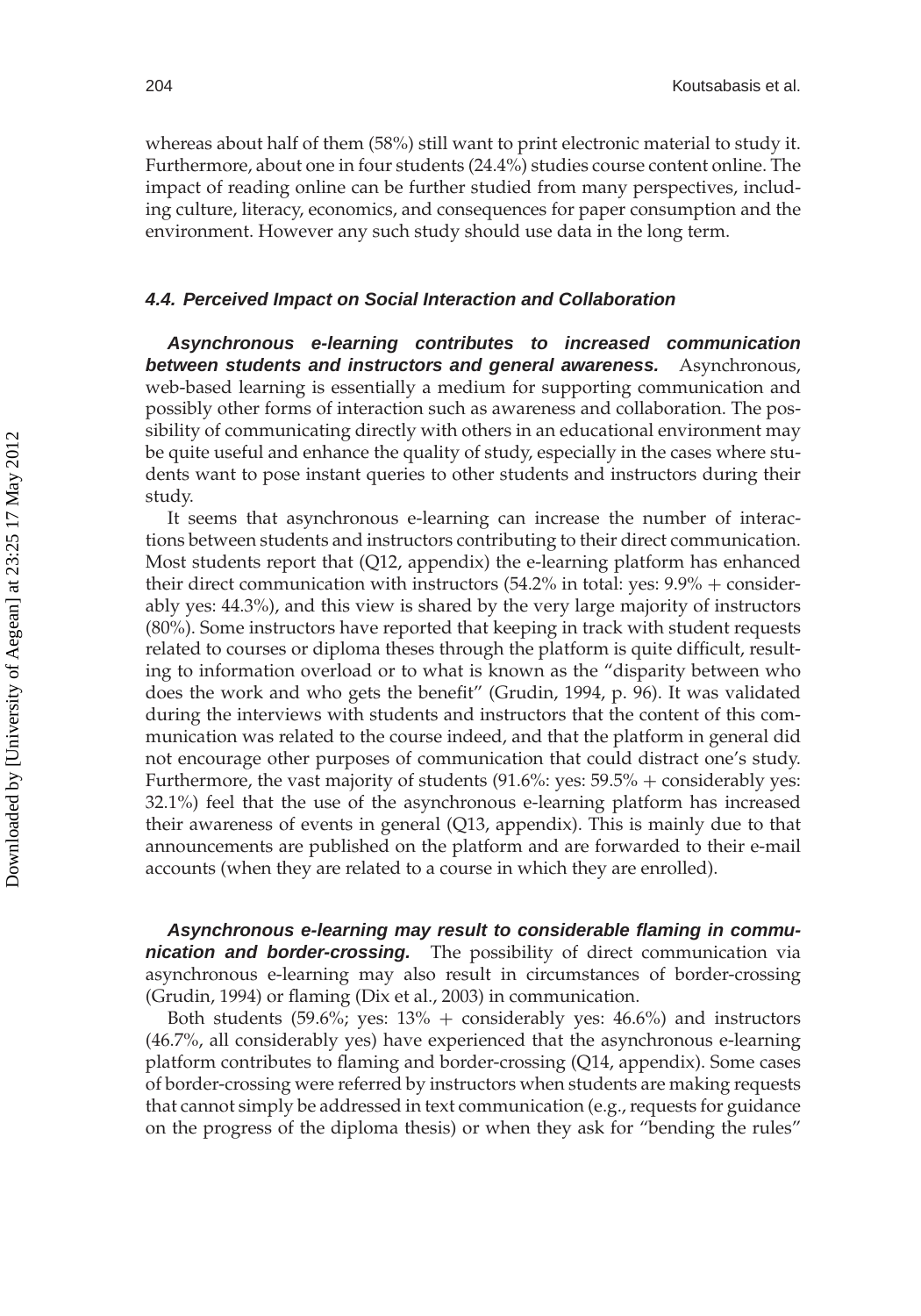regarding the organization of a course, especially regarding possible extensions of deadlines or other exceptions. On the other hand, flaming in communication has been noticed more evidently by students who are perhaps less experienced with the particular difficulties and norms of written communication.

*Asynchronous e-learning may not have significant impact on student collaboration.* Asynchronous e-learning can incorporate a large variety of collaboration tools. In particular, our e-learning platform incorporates e-mail, document management (for uploading and downloading documents), student group spaces (where they can also upload*/*download project files as well as organize their discussion into a web forum), file exchange tools (where a user can send*/*receive files to*/*from other users), forum, and chat. These tools can be used by students to collaborate on a group project. However, social interaction and collaboration should not be taken for granted when related tools are present (Kreijns, Kirschner, & Jochems, 2003).

Students are required to deliver projects by uploading them on the e-learning platform for a rather large number of courses. The large majority of students (87.8%; yes: 56.5% + considerably yes: 31.3%;) prefer this way of delivering projects for reasons of convenience. This possibility is preferred also by instructors to avoid e-mailing or printed material; the platform also allows for uploading up to a deadline. A relevant issue is that the e-learning platform allows students to communicate with each other through e-mail.

However, enhanced communication has not evolved into student collaboration. Few students use the collaboration tools of the asynchronous e-learning platform in order to develop group projects (Q16, Q17 appendix). A substantial 56.6% (no:  $6.9\%$  + not particularly: 49.6%) do not feel that the platform encourages them to collaborate with other students, whereas  $59.5\%$  (no:  $32.1\%$  + not particularly: 37.4%) argue that collaboration tools do not help them with their studies. It seems that only one of five students believes that collaboration tools can be of help (yes:  $4.6\%$  + considerably yes: 13.7%).

These facts relate to a number of reasons. The first is that students prefer face-toface interaction and collaboration, which in general is convenient in the academic environment. Second, when they need to use collaborative tools to carry on, most of them prefer open access tools, for example, for sharing large files. Also, when it comes to real-time collaboration (e.g., chat, conferencing, collaborative writing), they again use open services, and especially applications of social network sites.

Thus, it is quite challenging for asynchronous e-learning to support these types of interactions: It has to compete with other open systems used for social networking and collaboration. Some of the collaborative tools that are integrated into an asynchronous e-learning platform may look obsolete and unused in comparison to a state-of-the-art, open-access, web content management system or a crowded social network. Furthermore, in a collaborating group there are other important notions like trust and community building, which have a decisive role regarding the user acceptance of a particular technology.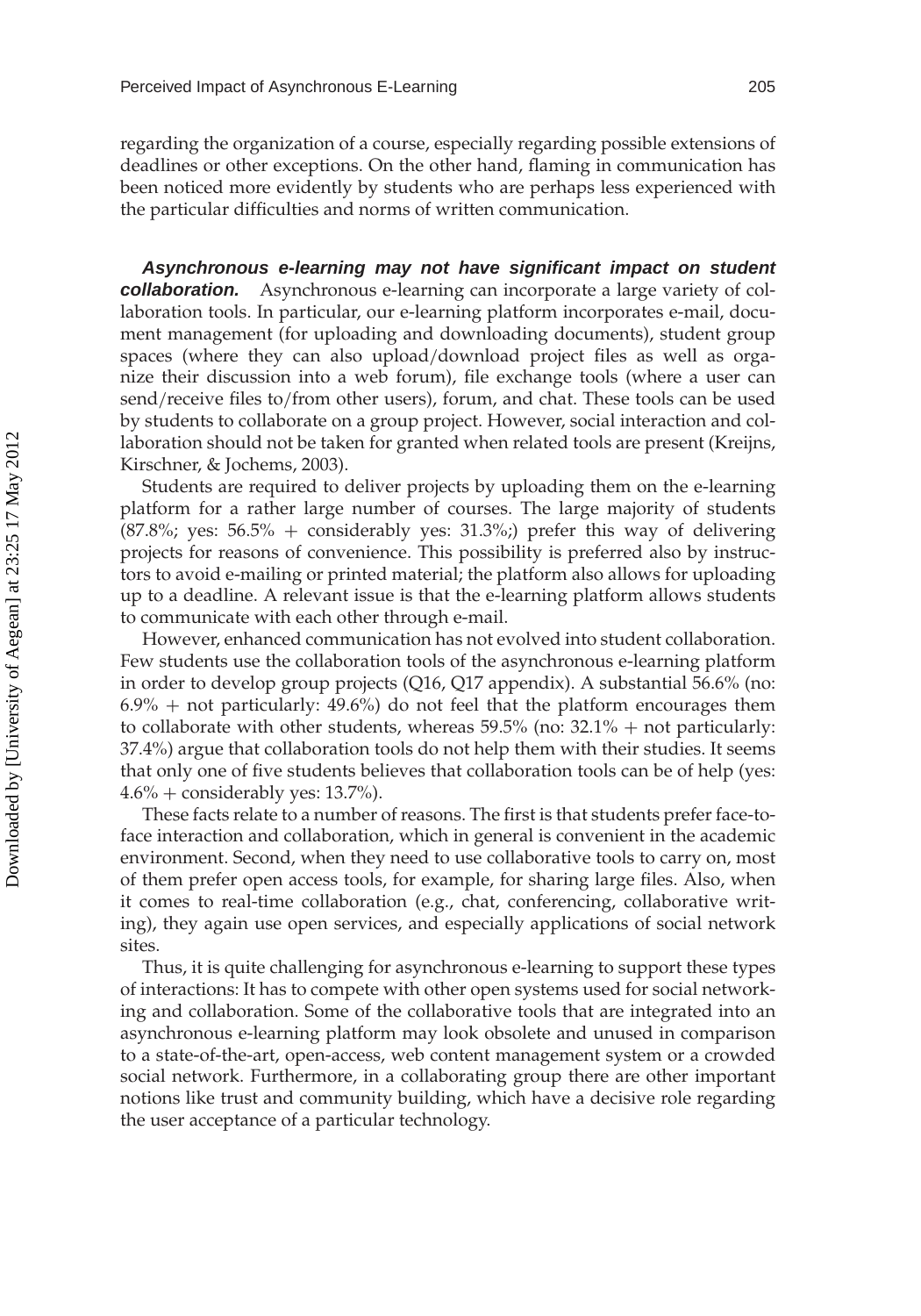#### *4.5. Recommendations for Extensions of the E-Learning Platform*

The evaluation study of the asynchronous e-learning platform has produced various recommendations for extensions. The large majority of students (94.6%: 22.1%: many improvements  $+ 72.5\%$  few improvements) and instructors (86.7%: 6.7%: many improvements  $+80\%$ : few improvements) believe that the platform needs improvements (Q18, appendix). However, the distribution of views in favor of "few improvements" indicates that both groups would prefer not radical changes but selected actions.

The recommendations for extensions of the asynchronous e-learning platform are mainly directed toward enhancements for synchronous*/*real-time services, collaboration, and "live" content. More specifically, these recommendations included enhancements or creation of new

- Conferencing tools (new) (Q20, appendix): Students are slightly in favor (48.8%; 10.5% are not sure) of adding synchronous conferencing tools to the platform, mainly to carry out project collaborations with other students or instructors. This finding is in strong contrast to the opinion of instructors (74.4%) who prefer face-to-face interaction.
- Evaluation tools (improvements) (Q21, appendix): Both groups request improvements in current online evaluation tools that are rarely used in practice (students: 64.8%; instructors: 66.7%).
- Shared workspaces (new/improvements) (Q22, appendix): There are some shared workspaces in the platform that are moderately used, mainly for file exchange. Of course there are limitations to file exchanges that are stricter compared to open access content management systems. Furthermore, workspaces are required by both groups (students: 77.1%; instructors: 57.2%) regarding synchronous collaboration like collaborative writing.
- Synchronous note-taking and blogging (new*/*improvements) (Q23, appendix): The existing functions for commenting on course material are severely underused. The need to enhance note-taking and in general to allow for frequent updating and commenting of content has been identified in many contexts. Both groups also strongly agreed to this need (students: 79.3% in total; instructors: 86.6%).

Other issues that were examined for possible improvements and did not get considerable scores included personalization—there are some quite useful personalization features to the platform; awareness mechanisms—there are some related to content updating; and online help—not required.

#### *5. DISCUSSION AND CONCLUSIONS*

Asynchronous e-learning platforms are a particular type of collaborative systems and the difficulties of evaluation of these systems are often underestimated (Grudin, 1994). Evaluation studies may not be concerned only with technical or functional issues (including accessibility and usability) but need to extend their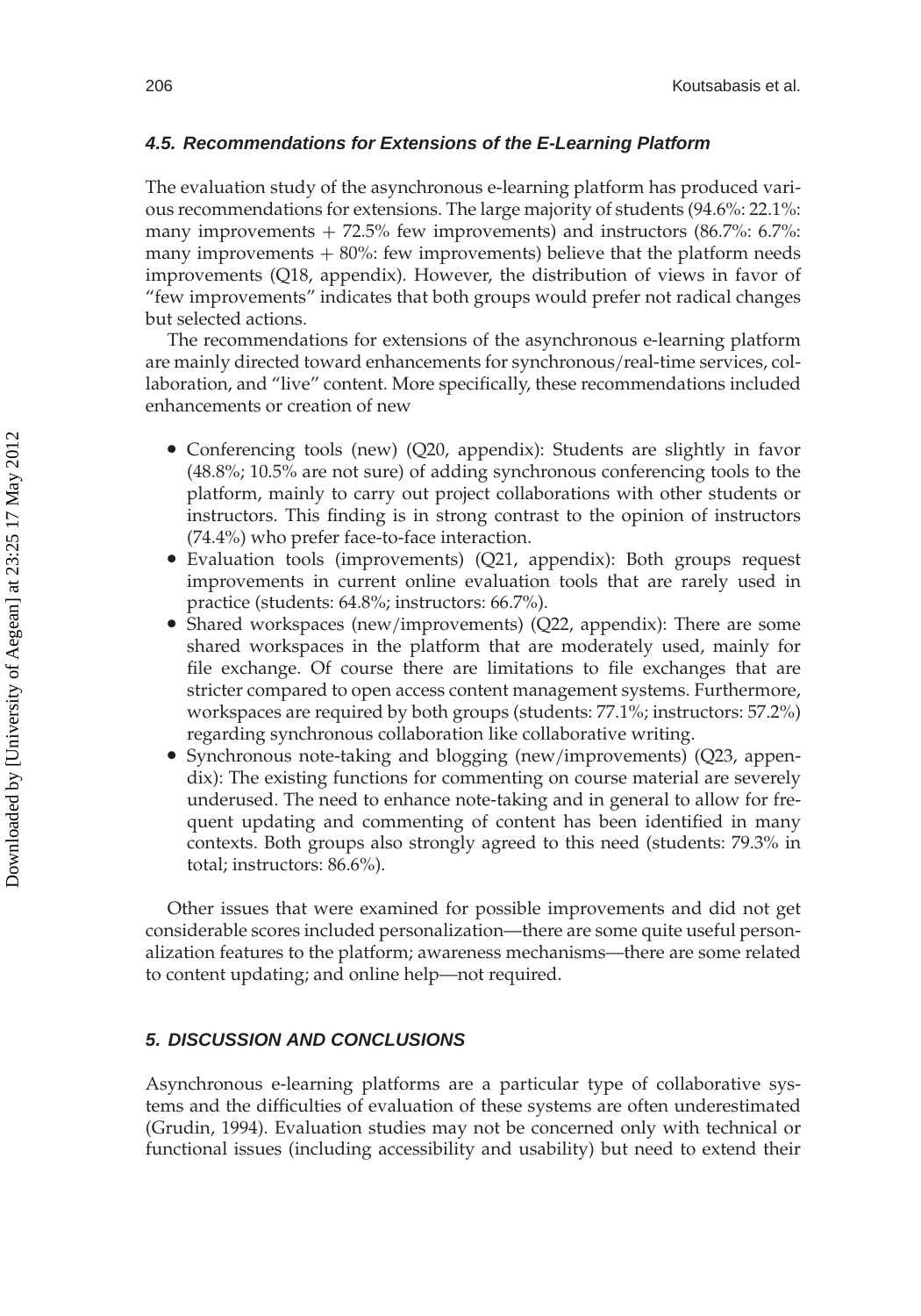scope to provide assessments of the wider impact of systems on people's work and cooperation. As noted by Hochheizer and Lazaar (2007), "human–computer interaction is much broader than the study of interface design and input devices . . . including considerations of the social, political, ethical, and societal implications of computer systems" (p. 339). This impact may not be safely assessed in the short term (e.g., with "expert" judgement or user testing) but by the use of a user-participatory approach. Thus, evaluation case studies that reflect longterm use are complementary to short-term user testing and can offer insights to human–computer interaction researchers, interaction designers, and usability professionals about the general goals of user-centered design and evaluation of systems and technologies.

This article presented the results of an evaluation of asynchronous e-learning to an academic department operation. The results are inevitably affected by the particular context that can be specified by the specific platform for e-learning, the particular academic department and the environment to which it operates, and the people that participated in the study. The evaluation study has produced a large number of specific results regarding the impact of asynchronous e-learning.

With respect to overall satisfaction and learning performance:

- Asynchronous e-learning should support management of many types of information and content about courses.
- Asynchronous e-learning should support note-taking and annotation on course content.
- Asynchronous e-learning seems to have positive impact on student comprehension.
- Asynchronous e-learning does not encourage skipping courses.

With respect to organization and management of learning:

- Asynchronous e-learning requires a critical mass of users
- Asynchronous e-learning is cost-effective for organisational tasks.
- Asynchronous e-learning improves personal time management.
- Asynchronous e-learning contributes to reading on-screen and online.

With respect to social interaction and collaboration:

- Asynchronous e-learning contributes to increased communication between students and instructors and general awareness.
- Asynchronous e-learning may result to considerable flaming in communication and border-crossing.
- Asynchronous e-learning may not have significant impact on student collaboration.

The main recommendations that stem out of the evaluation study are related to the enhancement of the e-learning platform with more synchronous and "live" content. Asynchronous e-learning can incorporate more interactive and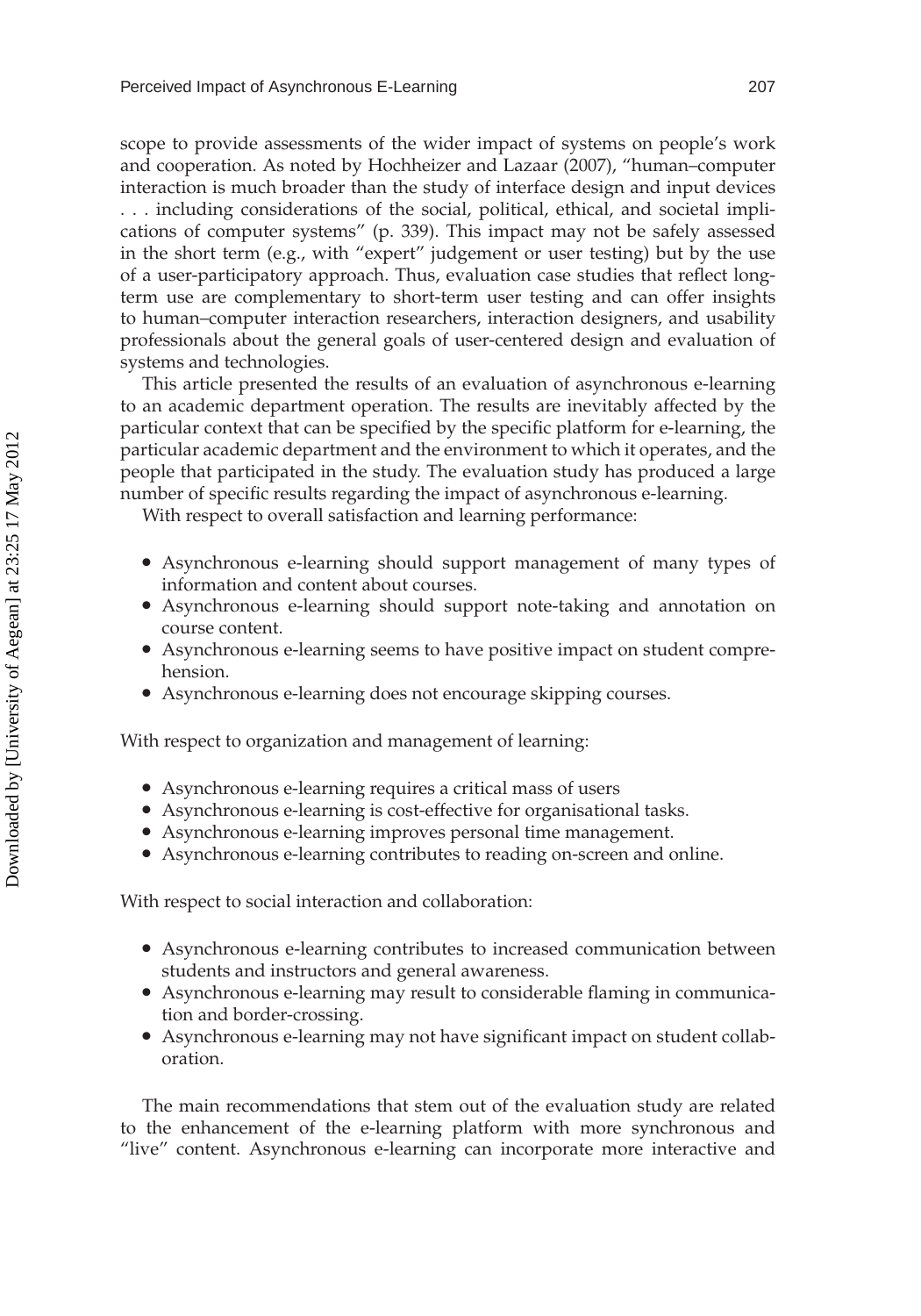live content and services, such as multimedia content including videos of examples, lectures, and demos, as well as integration of note-taking and*/*or blogging characteristics. Furthermore, asynchronous e-learning should further support synchronous collaborations between*/*among students and instructors, like collaborative writing and conferencing (audio*/*video). Finally, asynchronous e-learning raises technical requirements for instructors, who need assistance from dedicated administrative personnel. A more general conclusion is that asynchronous elearning can significantly contribute to the perceived quality of education in a number of aspects; however, it needs to be enhanced with tools and services that can allow for synchronous collaboration and user-generated content creation and update.

#### *REFERENCES*

- Anderson, T., & Elloumi, F. (2004). *Theory and practice of online learning*. Athabasca, Greece: Athabasca University Press. Available from http://cde.athabascau.ca/online\_book
- Andriessen, J. E. (2002). *Working with Groupware: Understanding and evaluating collaboration technology* (p. 192). New York, NY: Springer.
- Ardito, C., Costabile, M., Marsico, M., Lanzilotti, R., Levialdi, S., Roselli, T., & Rossano, V. (2006). An approach to usability evaluation of e-learning applications. *Universal Access in the Information Society*, *4*, 270–283. doi:10.1007*/*s10209-005-0008–6
- Beetham, H. (2005). e-Learning research: Emerging issues? *ALT-J: Research in Learning Technology*, *13*(1), 81–89.
- Brotherton, J. A., & Abowd, G. D. (2004). Lessons learned from eClass: Assessing automated capture and access in the classroom. *ACM Transactions on Computer–Human Interaction*, *11*, 121–155. doi:10.1145*/*1005361.1005362
- Burgstahler, S. (2006). The development of accessibility indicators for distance learning programs. *ALT-J*, *14*(1), 79. doi:10.1080*/*09687760500479753
- Cooper, M., Colwell, C., & Jelfs, A. (2007). Embedding accessibility and usability: considerations for e-learning research and development projects. *ALT-J*, *15*, 231. doi:10.1080*/*09687760701673659
- Davis, F. D. (1989). Perceived usefulness, perceived ease of use, and user acceptance of information technology. *MIS Quarterly*, *13*, 319–340. doi:10.2307*/*249008
- Deepwell, F., & Malik, S. (2008). On campus, but out of class: an investigation into students' experiences of learning technologies in their self-directed study. *ALT-J*, *16*(1), 5. doi:10.1080*/*09687760701850166.
- Dix, A., Finlay, J. E., Abowd, G. D., & Beale, R. (2003). *Human-computer interaction* (3rd ed.). Upper Saddle River, NJ: Prentice Hall.
- Edwards, E. (2009, February 1). Designing asynchronous e-learning. *T*+*D*. Retrieved from http://www.allbusiness.com/education-training/teaching-materials-media-computerbased/11783930-1.html
- Graf, S., & List, B. (2005). An evaluation of open source e-learning platforms stressing adaptation issues. In *Advanced Learning Technologies, 2005. ICALT 2005. Fifth IEEE International Conference on* (pp. 163–165). IEEE Computer Society Press. doi:10.1109*/*ICALT.2005.54
- Grudin, J. (1994). Groupware and social dynamics: Eight challenges for developers. *Communications of the ACM*, *37*, 92–105. doi:10.1145*/*175222.175230
- Hochheizer, H., & Lazaar, J. (2007). HCI and societal issues: A framework for engagement. *International Journal of Human-Computer Interaction*, *23*, 339–374.
- Jaimes, A., & Sebe, N. (2007). Multimodal human-computer interaction: A survey. *Computer Vision and Image Understanding*, *108*(1–2), 116–134. doi:10.1016*/*j.cviu.2006.10.019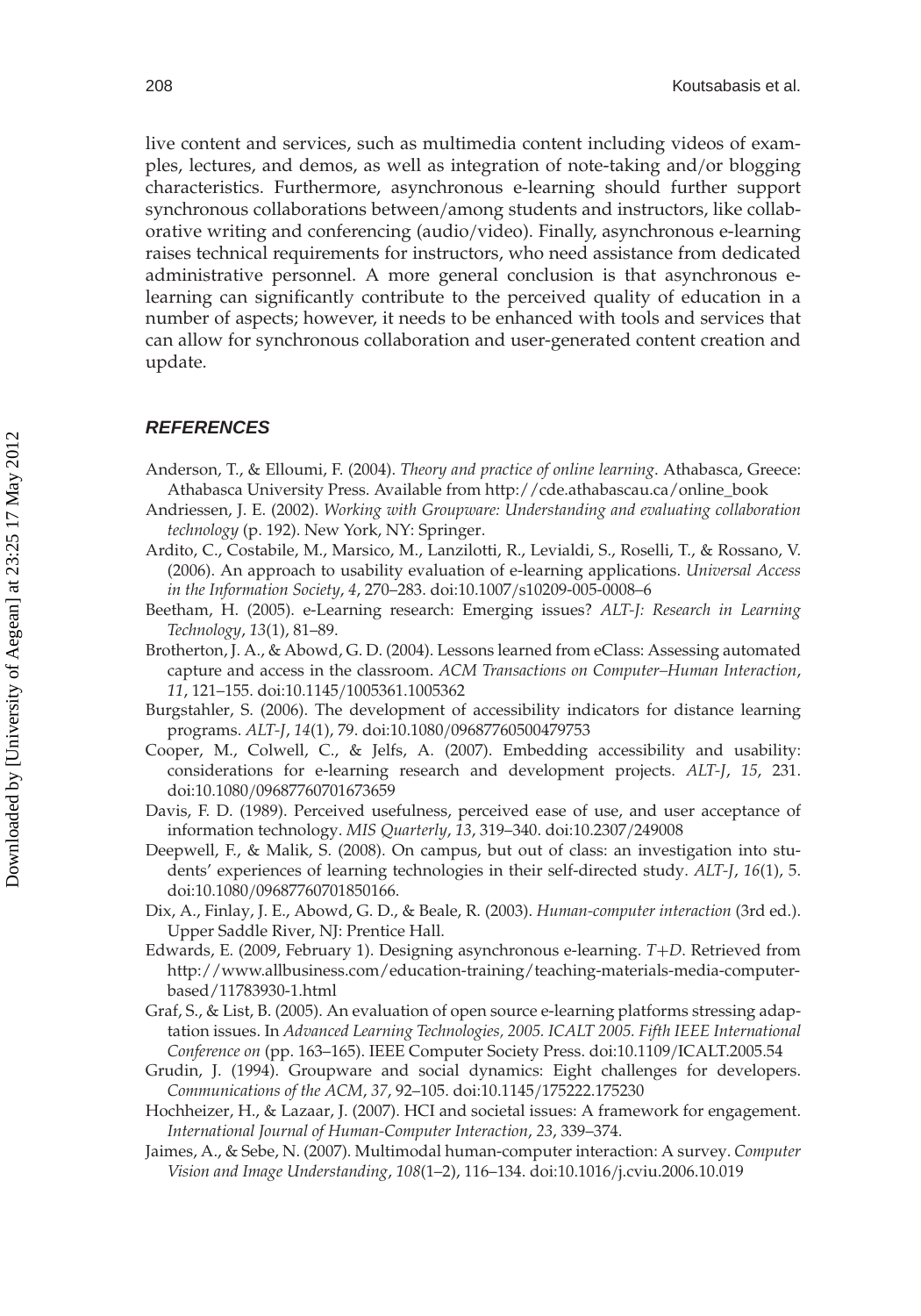- Janssen, J., Erkens, G., Kirschner, P. A., & Kanselaar, G. (2009). Influence of group member familiarity on online collaborative learning. *Computers in Human Behavior*, *25*(1), 161–170. doi:10.1016*/*j.chb.2008.08.010
- Kamp, L. M., De Jong, F., & Ravesteijn, W. (2008). Challenging e-learning: An evaluation of the STUDIO project at TU-Delft. *European Journal of Engineering Education*, *33*(1), 117. doi:10.1080*/*03043790701746488
- Kreijns, K., Kirschner, P. A., & Jochems, W. (2003). Identifying the pitfalls for social interaction in computer-supported collaborative learning environments: a review of the research. *Computers in Human Behavior*, *19*, 335–353. doi:10.1016*/*S0747-5632(02)00057-2
- Lainne, L. (2003). Is e-learning effective for IT training? *T*+ *D(USA)*, *57*(6), 55–61.
- Martinez-Torres, M. R., Marin, S. L. T., Garcia, F. B., Vazquez, S. G., Oliva, M. A., & Torres, T. (2008). A technological acceptance of e-learning tools used in practical and laboratory teaching, according to the European higher education area. *Behavior and Information Technology*, *27*, 495–505.
- Reimer, Y. J., Brimhall, E., & Sherve, L. (2006). A study of student notetaking and software design implications. In *Proceedings of the 5th IASTED international conference on Web-based education* (pp. 189–195). Puerto Vallarta, Mexico: ACTA Press. Retrieved from http://portal.acm.org/citation.cfm?id=1166763
- Rich, M. (2008, July 27). Literacy debate: Online, R U really reading? *New York Times*. Retrieved from http://www.nytimes.com/2008/07/27/books/27reading.html
- Saadé, R. G., He, X., & Kira, D. (2007). Exploring dimensions to online learning. *Computers in Human Behavior*, *23*, 1721–1739. doi:10.1016*/*j.chb.2005.10.002
- Schellens, T., & Valcke, M. (2005). Collaborative learning in asynchronous discussion groups: What about the impact on cognitive processing? *Computers in Human Behavior*, *21*, 957–975. doi:10.1016*/*j.chb.2004.02.025
- Sharpe, R., Academy, H. E., & Britain, G. (2006). *The undergraduate experience of blended E-learning A review of UK literature and practice*. York, UK: The Higher Education Academy.
- Smith, G. G., Torres-Ayala, A. T., & Heindel, A. J. (2008). Disciplinary differences in e-learning instructional design: The case of mathematics. *Journal of Distance Education*, *22*(3), 63–88.
- So, H., & Brush, T. A. (2008). Student perceptions of collaborative learning, social presence and satisfaction in a blended learning environment: Relationships and critical factors. *Computers & Education*, *51*(1), 318–336. doi:10.1016*/*j.compedu.2007.05.009
- Stahl, G. (2002). Rediscovering CSCL. In T. Koschmann, R. Hall, & N. Miyake (Eds.), *CSCL 2: Carrying forward the conversation* (pp. 169–181). Mahwah, NJ: Erlbaum.
- Strijbos, J., & Fischer, F. (2007). Methodological challenges for collaborative learning research. *Learning and Instruction*, *17*, 389–393. doi:10.1016*/*j.learninstruc.2007.03.004
- Tselios, N., Avouris, N., & Komis, V. (2008). The effective combination of hybrid usability methods in evaluating educational applications of ICT: Issues and challenges. *Education and Information Technologies*, *13*(1), 55–76. doi:10.1007*/*s10639-007-9045–5
- Zaharias, P., & Poylymenakou, A. (2009). Developing a usability evaluation method for e-learning applications: Beyond functional usability. *International Journal of Human-Computer Interaction*, *25*(1), 75–98. doi:10.1080*/*10447310802546716
- Zapalska, A., & Brozik, D. (2006). Learning styles and online education. *Campus-Wide Information Systems*, *23*, 325–335.
- Zhang, D., Zhao, J. L., Zhou, L., & Nunamaker, J. F. (2004). Can e-learning replace classroom learning? *Communications of the ACM*, *47*(5), 75–79. doi:10.1145*/*986213.986216
- Zhang, D., Zhou, L., Briggs, R. O., & Nunamaker, J. (2006). Instructional video in elearning: Assessing the impact of interactive video on learning effectiveness. *Information & Management*, *43*(1), 15–27. doi:10.1016*/*j.im.2005.01.004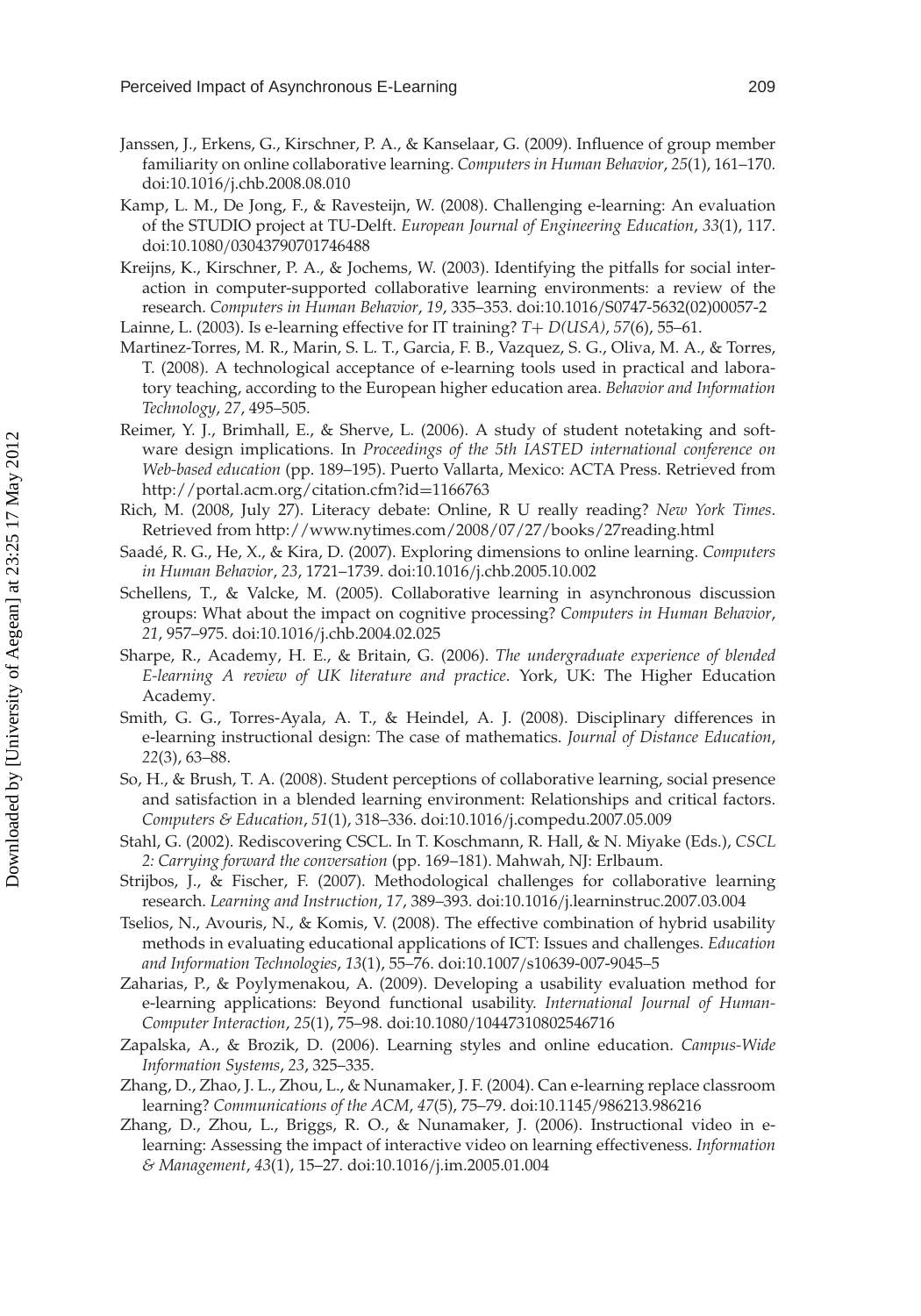### *6. APPENDIX*

Questionnaire

**Table A1: Questions and Answers Regarding Overall Satisfaction and Perceived Performance**

| 1. Overall satisfaction and perceived performance of students and instructors           |                |                 |              |             |
|-----------------------------------------------------------------------------------------|----------------|-----------------|--------------|-------------|
| 1.1. Types of information and content about courses                                     |                |                 |              |             |
| Q1. You upload on the e-learning platform (instructors)                                 |                |                 |              |             |
| Lecture notes / slides                                                                  | 13             | 86.7%           |              |             |
| Multimedia content                                                                      | 3              | 20.0%           |              |             |
| Applications                                                                            | 5              | 33.3%           |              |             |
| External links                                                                          | 9              | $60.0\%$        |              |             |
| Tests/exercises                                                                         | 11             | 73.3%           |              |             |
| Exam questions                                                                          | 8              | 53.3%           |              |             |
| Exam results                                                                            | 8              | 53.3%           |              |             |
| Q2. Would you need more content on the e-learning platform? (students)                  |                |                 |              |             |
| Yes                                                                                     | 66             | 50.4%           |              |             |
| Considerably yes                                                                        | 54             | 41.2%           |              |             |
| Not particularly                                                                        | 10             | 7.6%            |              |             |
| No                                                                                      | $\theta$       | 0.0%            |              |             |
| I don't know / Not sure                                                                 | 1              | 0.8%            |              |             |
| 1.2. Support for note-taking and annotation on course content                           |                |                 |              |             |
| Q3. Does e-learning content availability reduce time for note-taking during lectures?   |                |                 |              |             |
| (students)                                                                              |                |                 |              |             |
| Yes                                                                                     | 22             | 16.8%           |              |             |
| Considerably yes                                                                        | 45             | 34.4%           |              |             |
| Not particularly                                                                        | 47             | 35.9%           |              |             |
| No                                                                                      | 15             | 11.5%           |              |             |
| I don't know / Not sure                                                                 | 2              | 1.5%            |              |             |
|                                                                                         |                |                 |              |             |
| 1.3. Student comprehension                                                              |                |                 |              |             |
| Q4. Does extra learning material (such as videos, applications and external links)      |                |                 |              |             |
| contribute to better comprehension of courses? (students)                               |                |                 |              |             |
|                                                                                         |                | <b>Students</b> |              | Instructors |
| Yes                                                                                     | 17             | 13.0%           | 3            | 20.0%       |
| Considerably yes                                                                        | 43             | 32.8%           | 6            | 40.0%       |
| Not particularly                                                                        | 41             | 31.3%           | 5            | 33.3%       |
| No                                                                                      | 4              | 3.1%            | 0            | 0.0%        |
| I don't know / Not sure                                                                 | 26             | 19.8%           | $\mathbf{1}$ | 6.7%        |
| 1.4. Skipping courses                                                                   |                |                 |              |             |
| Q5. Can you cope with skipping lectures since that learning content is available on the |                |                 |              |             |
| e-learning platform? (students)                                                         |                |                 |              |             |
| Yes                                                                                     | 17             | 13.0%           |              |             |
| Considerably yes                                                                        | 22             | 16.8%           |              |             |
| Not particularly                                                                        | 63             | 48.1%           |              |             |
| No                                                                                      | 25             | 19.1%           |              |             |
| I don't know / Not sure                                                                 | $\overline{4}$ | 3.1%            |              |             |
| Q6. Do you think that the e-learning platform helps you carry out your diploma thesis   |                |                 |              |             |
| remotely? (students)                                                                    |                |                 |              |             |
| Yes                                                                                     | 29             | 22.1%           |              |             |
| Considerably yes                                                                        | 38             | $29.0\%$        |              |             |
| Not particularly                                                                        | 30             | 22.9%           |              |             |
| No                                                                                      | 15             | 11.5%           |              |             |
| I don't know / Not sure                                                                 | 19             | 14.5%           |              |             |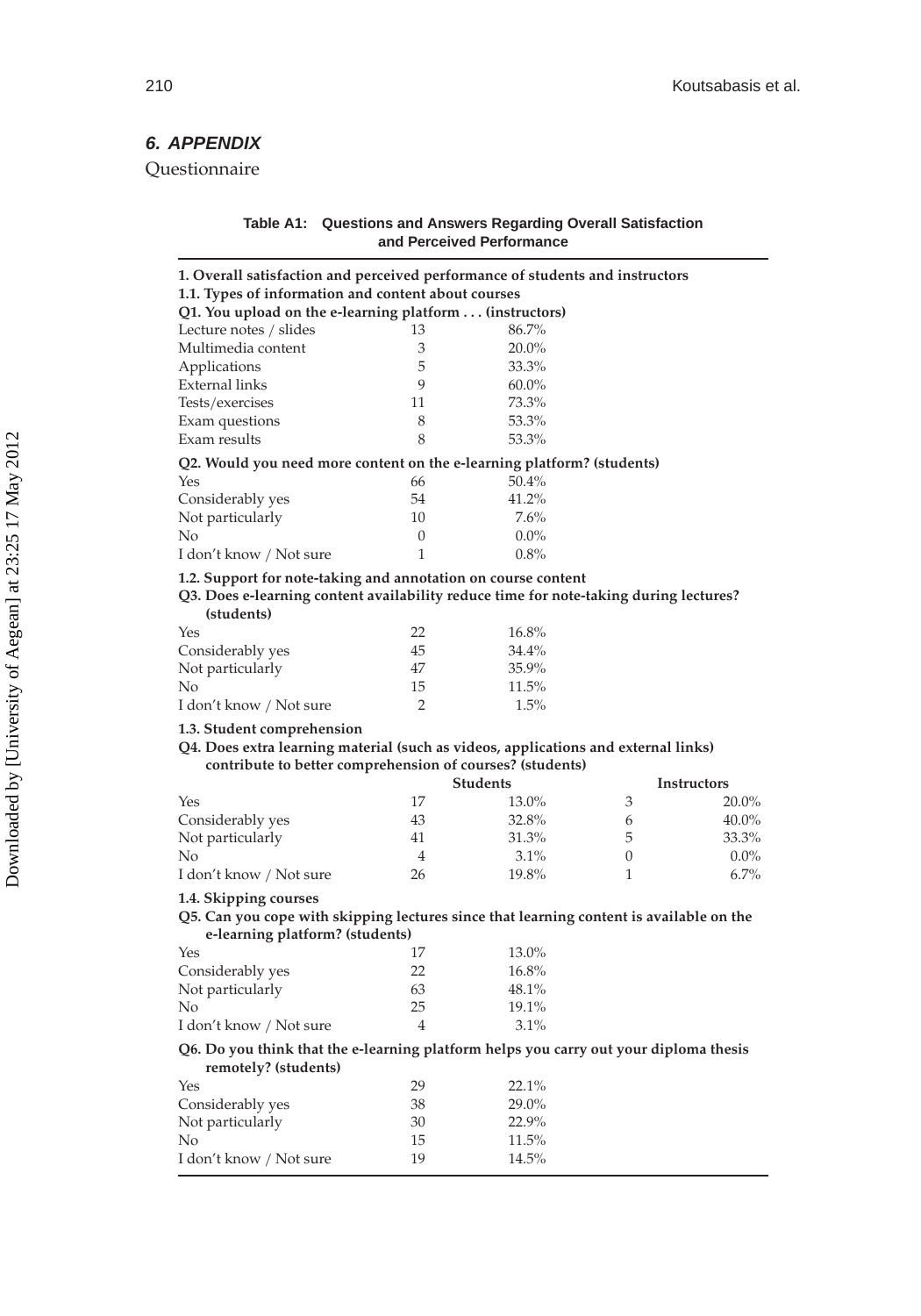| 2. Organization and management of learning.<br>2.1. Impact of asynchronous e-learning to tasks related to the organisation and<br>management of learning |                 |         |              |                    |
|----------------------------------------------------------------------------------------------------------------------------------------------------------|-----------------|---------|--------------|--------------------|
| Q7. Does the e-learning platform save time for administrative tasks like registration and                                                                |                 |         |              |                    |
|                                                                                                                                                          |                 |         |              |                    |
| applications-requests? (students)                                                                                                                        |                 |         |              |                    |
| Yes                                                                                                                                                      | 76              | 58.0%   |              |                    |
| Considerably yes                                                                                                                                         | 42              | 32.1%   |              |                    |
| Not particularly                                                                                                                                         | 9               | 6.9%    |              |                    |
| No                                                                                                                                                       | $\overline{2}$  | 1.5%    |              |                    |
| I don't know / Not sure                                                                                                                                  | $\overline{2}$  | 1.5%    |              |                    |
| Q8. You use the e-learning platform to communicate with  (more than 1 answer)<br>(students)                                                              |                 |         |              |                    |
| students                                                                                                                                                 | 32              | 24.4%   |              |                    |
| instructors                                                                                                                                              | 125             | 95.4%   |              |                    |
| Administration                                                                                                                                           | 48              | 36.6%   |              |                    |
| Q9. Do you think that the interaction with the e-learning platform requires enough time,<br>distracting you from other activities?                       |                 |         |              |                    |
|                                                                                                                                                          | <b>Students</b> |         |              | <b>Instructors</b> |
| Yes, but I don't mind (there's overall benefit)                                                                                                          | 24              | 18.3%   | 3            | 20.0%              |
| Yes                                                                                                                                                      | 4               | 3.1%    | $\mathbf{1}$ | 6.7%               |
| No                                                                                                                                                       | 103             | 78.6%   | 11           | 73.3%              |
| 26                                                                                                                                                       |                 |         |              |                    |
| Q10. Does the e-learning platform help you with organizing your time for study?<br>(students)                                                            |                 |         |              |                    |
| Yes                                                                                                                                                      | 52              | 39.7%   |              |                    |
| Considerably yes                                                                                                                                         | 61              | 46.6%   |              |                    |
| Not particularly                                                                                                                                         | 15              | 11.5%   |              |                    |
| No                                                                                                                                                       | 3               | 2.3%    |              |                    |
| I don't know / Not sure                                                                                                                                  | $\theta$        | $0.0\%$ |              |                    |
| 2.2. Traditional reading in-print versus reading on-screen/online                                                                                        |                 |         |              |                    |
| Q11. How do you study e-learning course material?                                                                                                        |                 |         |              |                    |
| Online                                                                                                                                                   | 32              | 24.4%   |              |                    |
| Printouts                                                                                                                                                | 76              | 58.0%   |              |                    |
| Store and offline                                                                                                                                        | 112             | 85.5%   |              |                    |

#### **Table A2: Questions and Answers Regarding Organization and Management of Learning**

#### **Table A3: Questions and Answers Regarding Social Interaction and Collaboration**

**3. Social interaction and collaboration between***/***among students and teachers 3.1. Increased asynchronous communication and awareness Q12. Has the e-learning platform resulted to direct communication between students and instructors?**

|                         | <b>Students</b> |         | Instructors |          |
|-------------------------|-----------------|---------|-------------|----------|
| Yes                     | 13              | $9.9\%$ |             | 73.3%    |
| Considerably yes        | 58              | 44.3%   |             | $6.7\%$  |
| Not particularly        | 44              | 33.6%   |             | $20.0\%$ |
| N <sub>o</sub>          | 14              | 10.7%   |             | $0.0\%$  |
| I don't know / Not sure |                 | 0.8%    |             | $0.0\%$  |

Downloaded by [University of Aegean] at 23:25 17 May 2012 Downloaded by [University of Aegean] at 23:25 17 May 2012

(*Continued*)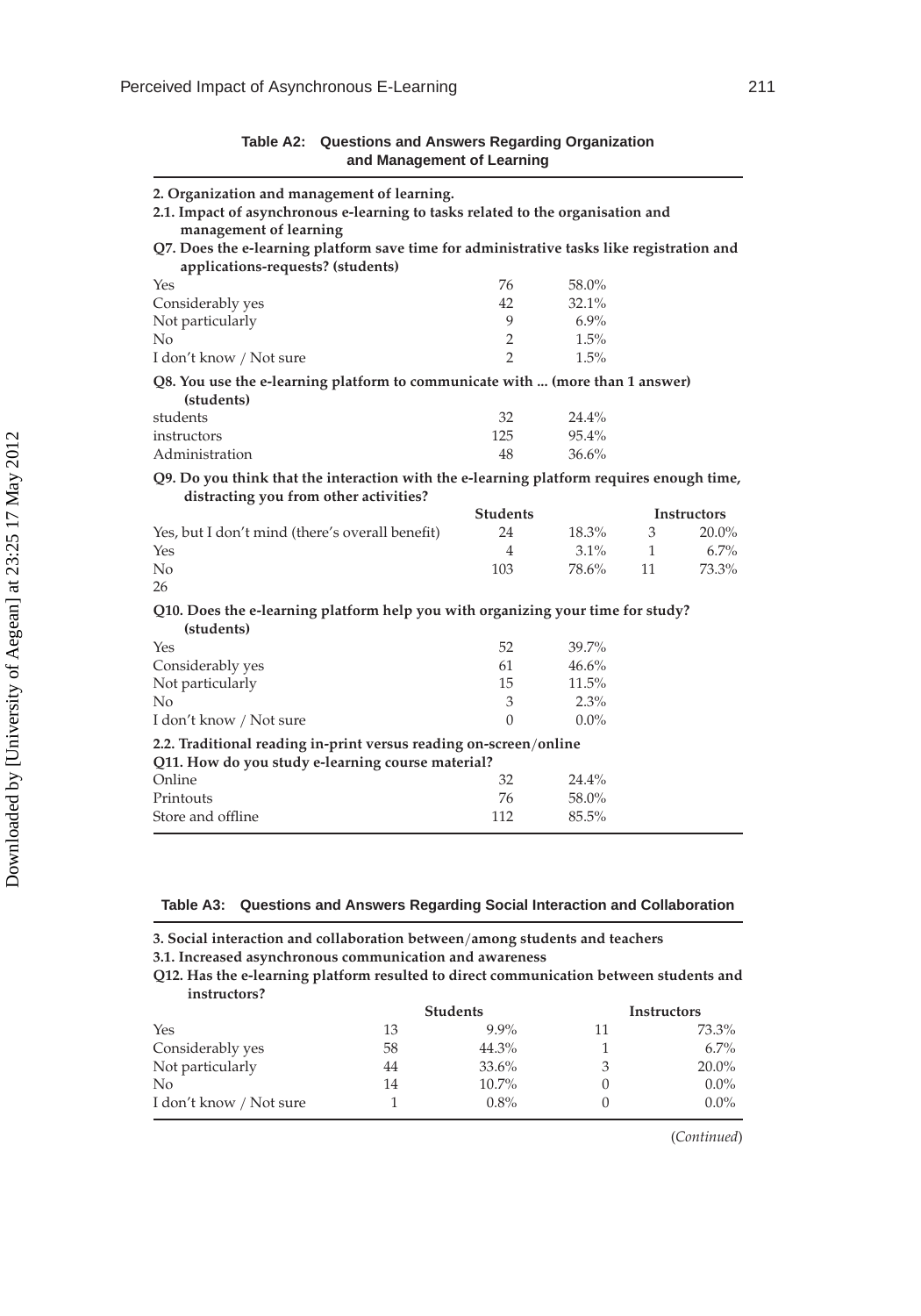| Q13. Do you think that the e-learning platform has contributed to your awareness about |    |                 |   |             |
|----------------------------------------------------------------------------------------|----|-----------------|---|-------------|
| events? (students)                                                                     |    |                 |   |             |
| Yes                                                                                    | 78 | 59.5%           |   |             |
| Considerably yes                                                                       | 42 | 32.1%           |   |             |
| Not particularly                                                                       | 9  | $6.9\%$         |   |             |
| No                                                                                     | 1  | 0.8%            |   |             |
| I don't know / Not sure                                                                | 1  | 0.8%            |   |             |
| 3.2. "Flaming" and "border-crossing" in communication                                  |    |                 |   |             |
| Q14. Do you think that the e-learning platform contributes to "flaming"                |    |                 |   |             |
| or "border-crossing" in communication?                                                 |    |                 |   |             |
|                                                                                        |    | <b>Students</b> |   | Instructors |
| Yes                                                                                    | 17 | 13.0%           | 0 | $0.0\%$     |
| Considerably yes                                                                       | 61 | 46.6%           | 7 | 46.7%       |
| Not particularly                                                                       | 42 | 32.1%           | 6 | 40.0%       |
| No                                                                                     | 7  | 5.3%            | 1 | $6.7\%$     |
| I don't know / Not sure                                                                | 4  | 3.1%            | 1 | 6.7%        |
| 3.2. Impact on student collaboration                                                   |    |                 |   |             |
| Q15. Is submitting projects to the e-learning platform useful? (students)              |    |                 |   |             |
| Yes                                                                                    | 74 | 56.5%           |   |             |
| Considerably yes                                                                       | 41 | 31.3%           |   |             |
| Not particularly                                                                       | 8  | 6.1%            |   |             |
| No                                                                                     | 5  | 3.8%            |   |             |
| I don't know / Not sure                                                                | 3  | 2.3%            |   |             |
| Q16. Does the e-learning platform encourage students' interaction and collaboration?   |    |                 |   |             |
| (students)                                                                             |    |                 |   |             |
| Yes                                                                                    | 12 | 9.2%            |   |             |
| Considerably yes                                                                       | 35 | 26.7%           |   |             |
| Not particularly                                                                       | 65 | 49.6%           |   |             |
| No                                                                                     | 9  | 6.9%            |   |             |
| I don't know / Not sure                                                                | 10 | 7.6%            |   |             |
| Q17. Are collaboration tools of help to your study? (students)                         |    |                 |   |             |
| Yes                                                                                    | 6  | 4.6%            |   |             |
| Considerably yes                                                                       | 18 | 13.7%           |   |             |
| Not particularly                                                                       | 49 | 37.4%           |   |             |
| Not particularly                                                                       | 42 | 32.1%           |   |             |
| I don't know / Not sure                                                                | 16 | 12.2%           |   |             |

#### **Table A3: Continued**

#### **Table A4: Questions and Answers Regarding Recommendations for Extensions of the E-Learning Platform**

| 4. Recommendations for extensions of the e-learning platform<br>Q18. To what degree does the e-learning platform need improvements? |    |                 |                  |                    |
|-------------------------------------------------------------------------------------------------------------------------------------|----|-----------------|------------------|--------------------|
|                                                                                                                                     |    | <b>Students</b> |                  | <b>Instructors</b> |
| It doesn't need improvements                                                                                                        |    | 1.5%            | З                | $20.0\%$           |
| It needs few imrprovements                                                                                                          | 95 | 72.5%           | 12               | $80.0\%$           |
| It needs many improvements                                                                                                          | 29 | 22.1%           |                  | $6.7\%$            |
| I don't know / Not sure                                                                                                             | 5  | $3.8\%$         | $\left( \right)$ | $0.0\%$            |

(*Continued*)